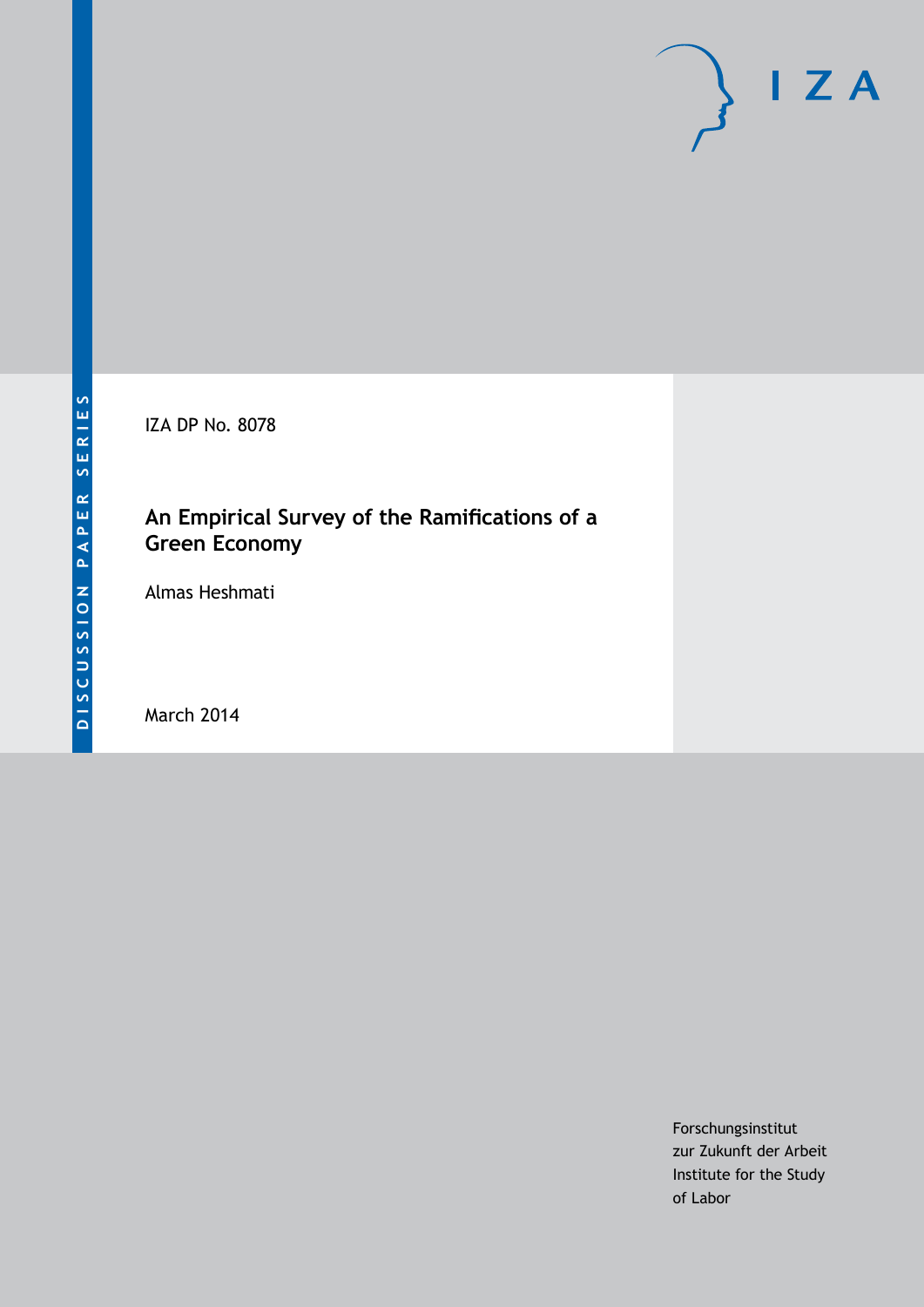# **An Empirical Survey of the Ramifications of a Green Economy**

**Almas Heshmati**

*Sogang University and IZA*

Discussion Paper No. 8078 March 2014

IZA

P.O. Box 7240 53072 Bonn Germany

Phone: +49-228-3894-0 Fax: +49-228-3894-180 E-mail: [iza@iza.org](mailto:iza@iza.org)

Any opinions expressed here are those of the author(s) and not those of IZA. Research published in this series may include views on policy, but the institute itself takes no institutional policy positions. The IZA research network is committed to the IZA Guiding Principles of Research Integrity.

The Institute for the Study of Labor (IZA) in Bonn is a local and virtual international research center and a place of communication between science, politics and business. IZA is an independent nonprofit organization supported by Deutsche Post Foundation. The center is associated with the University of Bonn and offers a stimulating research environment through its international network, workshops and conferences, data service, project support, research visits and doctoral program. IZA engages in (i) original and internationally competitive research in all fields of labor economics, (ii) development of policy concepts, and (iii) dissemination of research results and concepts to the interested public.

IZA Discussion Papers often represent preliminary work and are circulated to encourage discussion. Citation of such a paper should account for its provisional character. A revised version may be available directly from the author.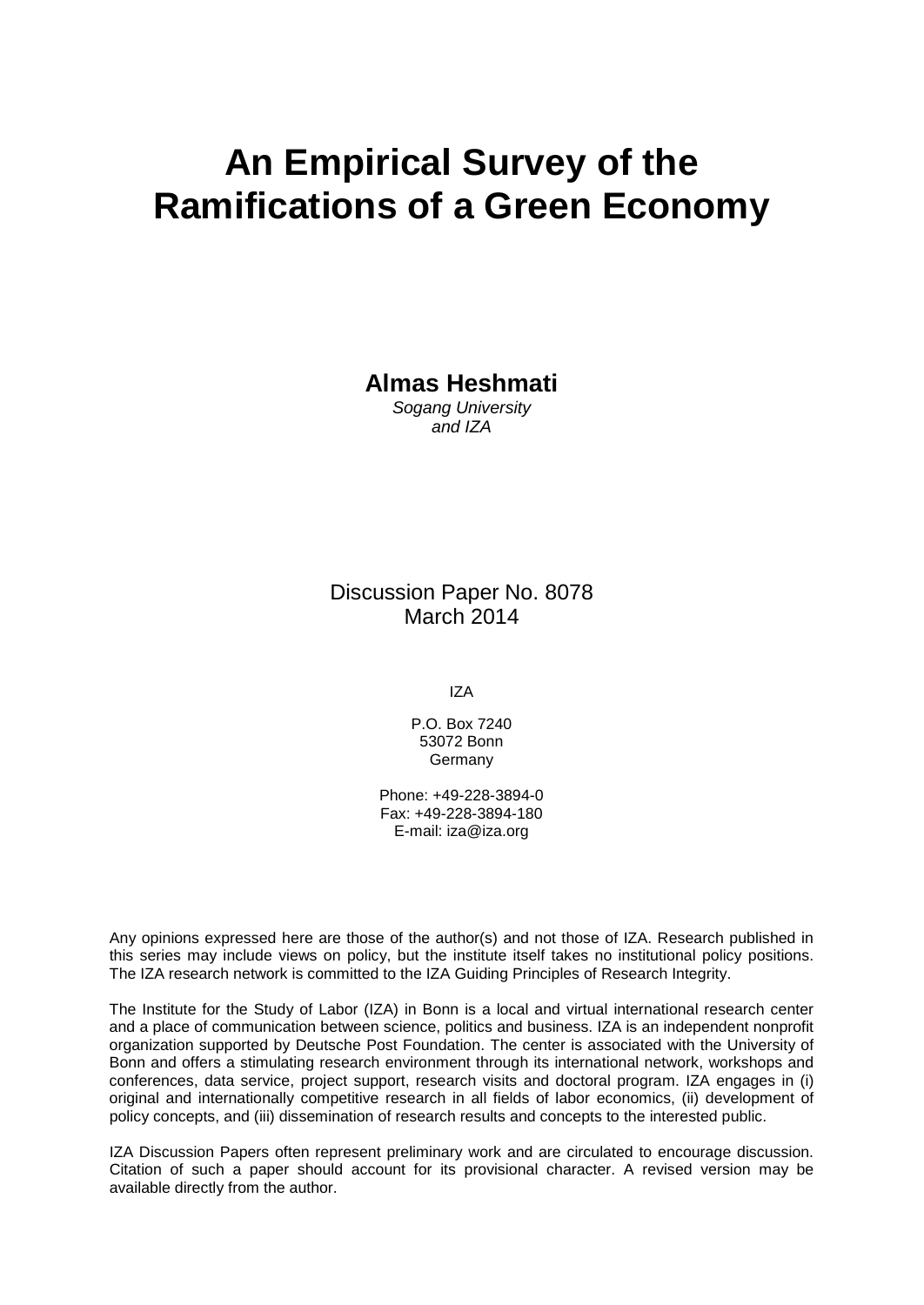IZA Discussion Paper No. 8078 March 2014

# **ABSTRACT**

### **An Empirical Survey of the Ramifications of a Green Economy**

The unprecedented deterioration of our global environment has increased the necessity of relying upon Green Economic policies as critical and effective environmental management tools. The current situation has stimulated extensive research and debate among global interest groups. This has fostered an ever-growing volume of literature that provides a picture of the best measures affecting the establishment of the Green Economy – including its development and outcomes. This paper provides a survey of the green economy in selfcontained form and accessible to the non-specialist readers. First, it reviews the recent developments in green economy: its theoretical foundation, political background and developmental strategies towards genuine, sustainable development. Second, the circular economy, networks, organizations, policies, infrastructure and measurable expected effects are discussed. Third, the theoretical and empirical results and findings regarding the green economy and its practice do lead to a number of conclusions regarding measurement of improvements, achievement of outcomes and identification of causal effects. Finally, summaries of current and possible future Green Development tendencies with a focus upon directions, policy, organizations, capacity, areas and interventions are provided and extensions that can serve as optimal directions for future research and policy are suggested.

JEL Classification: D62, H23, K32, L72, O13, Q01, Q20, Q42, Q50, Q56

Keywords: green economy, development strategy, sustainable development, circular economy, green taxes, green jobs, green finances, green consumption, green trade

Corresponding author:

Almas Heshmati Department of Economics Sogang University, Room K526 35 Baekbeom-ro, (Sinsu-dong #1) Mapo-gu, Seoul 121-742 Korea E-mail: [heshmati@sogang.ac.kr](mailto:heshmati@sogang.ac.kr)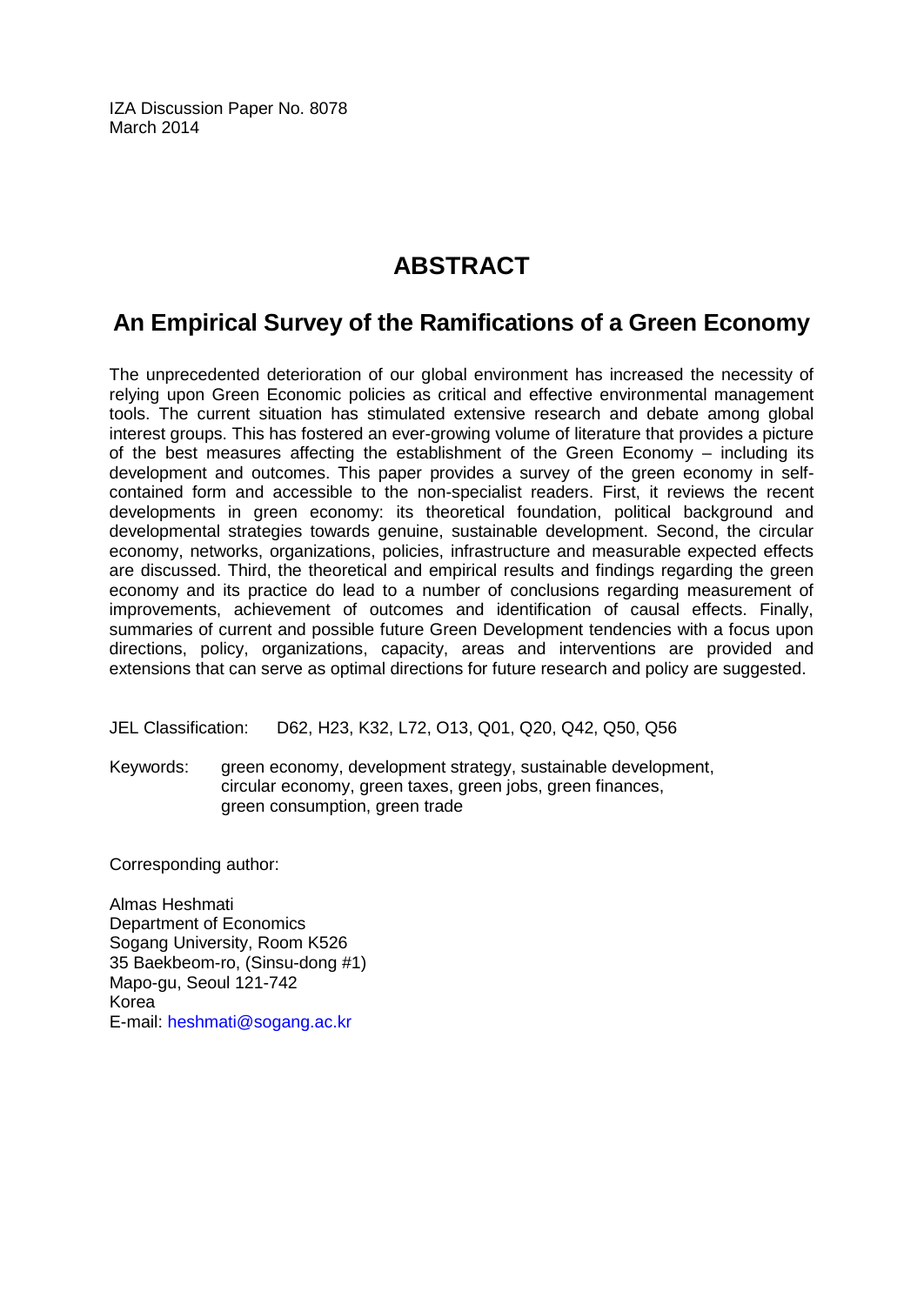#### **1. Introduction**

The rapid deterioration of the environment and worsening climate situation have increased the necessity of relying upon new and unique policies like the Green Economic policies as effective environmental management tools. The changed condition has stimulated considerable research and debate among various interest groups in society including: economists, technologists, environmentalists, civil society, managers, regulators and decision makers. The growing interest for change and increased allocation of resources to research the environment has fostered an increasing volume of literature providing a comprehensive picture of the best-known measures and practices affecting the direction, development and outcomes of the Green Economy movement.

Green, smart and sustainable are 'buzz words' that in recent years have increasingly been used in association with development and the environment arenas. Great emphasis is placed upon economic development which enhances general human development in its many dimensions. The truth is that Green Economy can be viewed from various perspectives. These include among others: nature and political economy, economic sustainability and security, Green political and system theory and renewable resources and conservation. The main focuses in this review are: (1) the Green political theory and (2) Environmental and energy-related policies. This is consistent with development trends from recent years.

Before dealing with the concept of green economy, we need to clarify what 'green' actually means here. According to Stavrakakis (1997), 'green' does not refer to general ideas of conservation and preservation. Instead, it is used to deal with the emergence of a whole new phenomenon. It was created to refer to the environment and its deterioration; this admission has led to the rise of the new environmental policy. This new policy is radical and changes to the old views are very necessary. This whole concept challenges our ways of acting within our world (Connolly and Smith, 1999). Although 'green' still falls within the context of conservationism and environmentalism, it is of much greater significance than the viewpoint of political analysis. This is the development in the field of green politics and the whole green ideology. What differentiates this new phenomenon from the preceding forms are its universal and political claims about nature, the environmental crisis and their relationship to the human world.

Overall, 'green' environmentalism claims a new agenda which is aimed at restoring the lost harmony between human beings, their use of resources and nature. It is suggested that this new order, conceived on the basis of a certain concept of nature, will eventually lead to a final solution related to the relationship of human beings with nature. In other words, the aim of green ideology is to refine and recreate the political, social and economic foundations of western societies. This re-creation will be a political project based on and constructed around a particular concept of Nature – while conservationism can only lead to particular policy interventions.

A look at the current state of the green economy globally is the main purpose of this study. First, we will review the recent developments in green economy-- its theoretical foundation, political economics and developmental strategies towards sustainable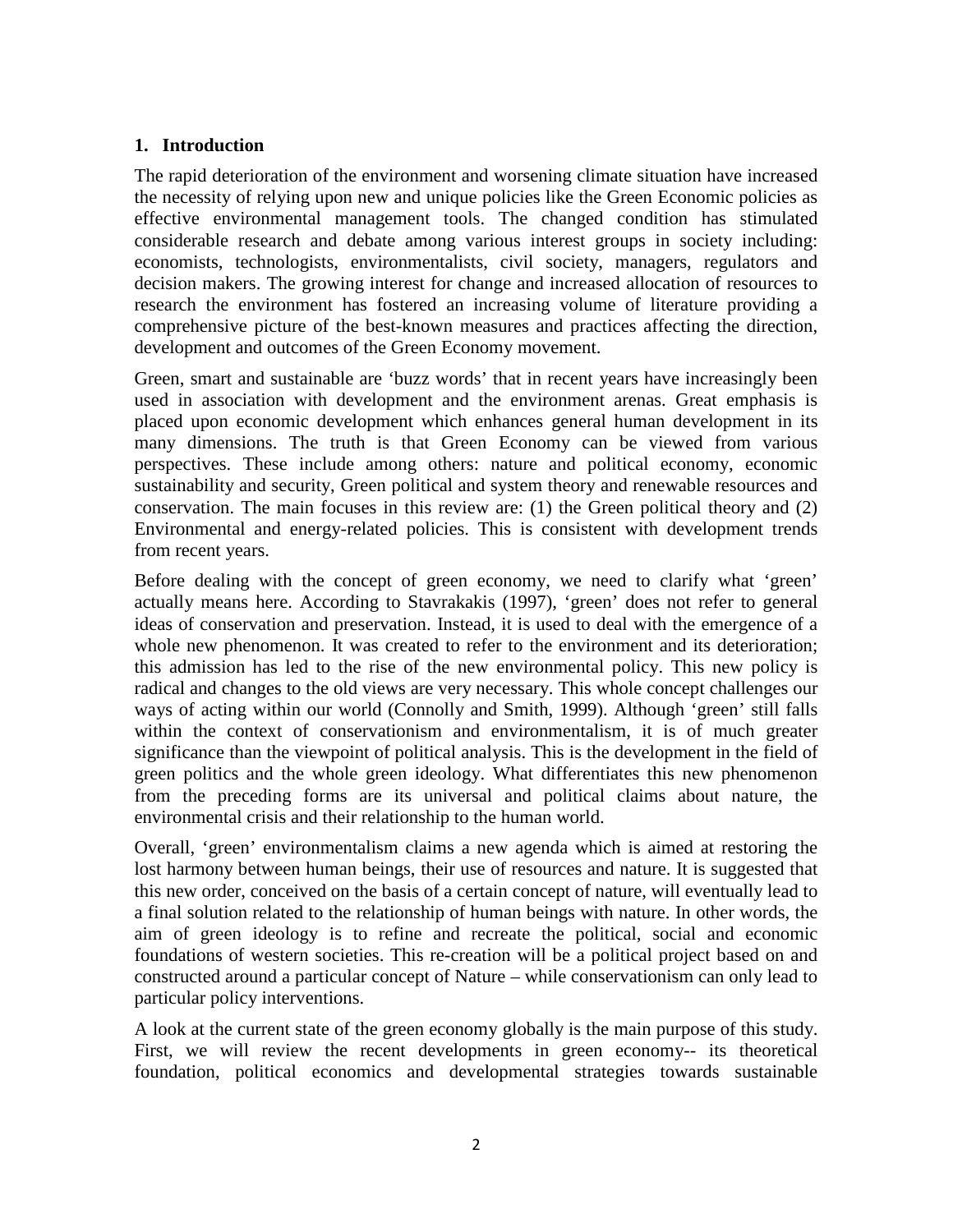development. All these topics will be reviewed. Secondly, the circular economy, networks, organizations, policies and infrastructure will be discussed. Thirdly, we will investigate the results and findings regarding the practice of green economy and the measurement of its improvements to the environment. Finally, we will examine future green developmental tendencies with a focus upon directions, policy, organizations, areas and interventions. Thus, this survey makes a significant contribution to the literature by providing a complete and up-to-date picture of the green economy development and practice from the past two decades.

The remainder of this survey will be organized as follows. Section 2 the concept of green economy is presented. Section 3 develops the green political economy and green development strategy. Section 4 consists of a review of environment and sustainable development. Section 5 is a discussion of green national product and green accounting. Various applications of green economy is reviewed in Section 6. Selected green public policies including governmental policy and interventions are discussed in Section 7. Section 8 is focused upon recent development of green activities. Section 9 summarizes the current and possible future green development tendencies and suggests extensions that can serve as a possible optimal direction for future research and policy.

#### **2. The Concept of Green Economy**

We learned from Stavrakakis (1997) that the concept of 'green' is used to deal with environment and its deterioration that has led to the rise of a new environmental policy. Connolly and Smith (1999) see this new environmental policy as necessary, but it also challenges our ways of acting. It claims a new order aimed at restoring the lost harmony between human beings and nature. This section discusses the concept of green economy and related theoretical and ideological issues.

The literature on environmental or green policies is growing rapidly and is divided into two waves (Barry, 2001). The first wave of green political theory was primarily concerned with ecologism as an ideology and its critique of industrial society, where the above concept of green had been formulated. The second wave and its development is characterized by a shift from abstract to concrete critique and engages governments in debates with contemporary schools of political theory and political economy, where green economy that we deal with has been introduced. Then green political theory has developed rapidly and gained credibility during its engagement with contemporary political theory debates. It has contributed to an innovative understanding of the present and future political worlds, distributive justice, democracy, the relationship between liberalism, capitalism and sustainability, feminism and gender politics, etc.

Based on this concept, green economy was introduced as a model, claiming that sustainable economic growth requires a balance between the environmental impact of economic growth and the assimilative capacity of the environment. It is also considered as an appropriate and convenient strategy as part of the recovery programs, designed to overcome the global economic crisis. In other words, green economy believes that directing the economic recovery along greener guidelines will not only help the recovery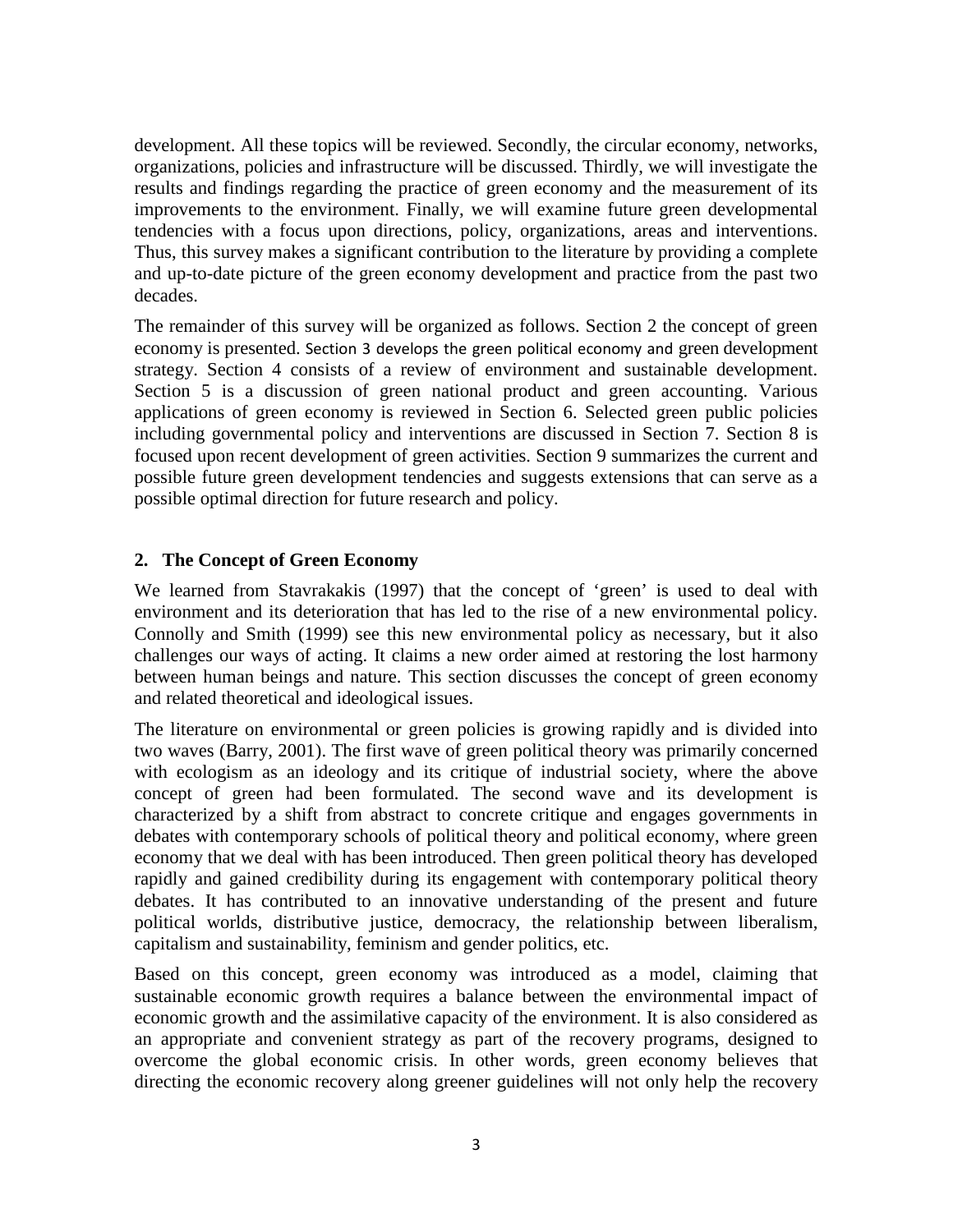itself be successful, but it will also help achieve the long term objective of promoting a sustainable, economic development model. As such, it is a model of economic growth compatible with not only preserving, but also improving the environmental quality (Musu, 2010).

Thus, the green political economy provides coherent analyses and offers resistance to the new wave of economic globalization (Paterson, 2000; Sachs, 1993). It brings together issues of threat from the global biotechnology industry, the dominant capitalist development model, the deepening North–South inequality, concentration of poverty and destitution, the ecological restructuring and modernization, the character of scientific expertise and technological imperatives in public policy making. It is a politics of speaking the truth to power, giving the powerless, the future generations and the non-human world a voice.

In the sense of those mentioned above, green economy, as described by microbiologist Lynn Margulis (Margulis and Fester, 1991), could be basically understood as the term which refers to any theory of economics that views human economic activity as embedded within ecosystems (Matthews and Boltz, 2012). Generally speaking, green economy is a whole economic theory to pursue economic growth based on sustainability with the environment, energy, health and general well-being, strengthened with good governance, regulation, technology and education.

There is an established idea that European civil society, through contestation and communication within and across multiple public spheres, is good for the Green Movement, green politics and ecological democracy. The European Commission envisioned cultivation of environmental NGOs that, in return for participation in policymaking, moderate their demands to fit the Commission's environmental policy agenda (Armstrong, 2002). Hunold (2007) in studying the developing green political theory and the European Union emphasizes the case for a non-integrated civil society. Hunold shows that the Commission's proposals for restructuring its relationship to civil society organizations follow a trajectory from passive to active inclusion of civil society groups. Based on the state-society interactive relation model of Dryzek et al. (2003) it is argued that European civil society is promoting ecological democracy.

Barry (2001) under the title of Justice, Nature and Political Economy, reviews four researches. These include: Politics and the Environment: From Theory to Practice by Connelly and Smith (1999), Fairness and Futurity: Essays on Environmental Sustainability and Social Justice by Dobson (1999), Justice, Property and the Environment: Social and Legal Perspectives by Hayward and Neill (1997) and finally Political Theory and Ecological Values by Hayward (1998). These are characterizing the first wave of green political theory of ecologism and critique of contemporary industrial society and the second wave ecological thought shifting from abstract to concrete critique.

The Political Economy of Sustainability is presented by Paterson (2007) in a review of four books. The first essay is On the Paths to a Green World with an emphasis on political economy of the global environment by Clapp and Dauvergne (2005). The second essay is on Trade and the Environment which focus on theory and evidence by Copeland and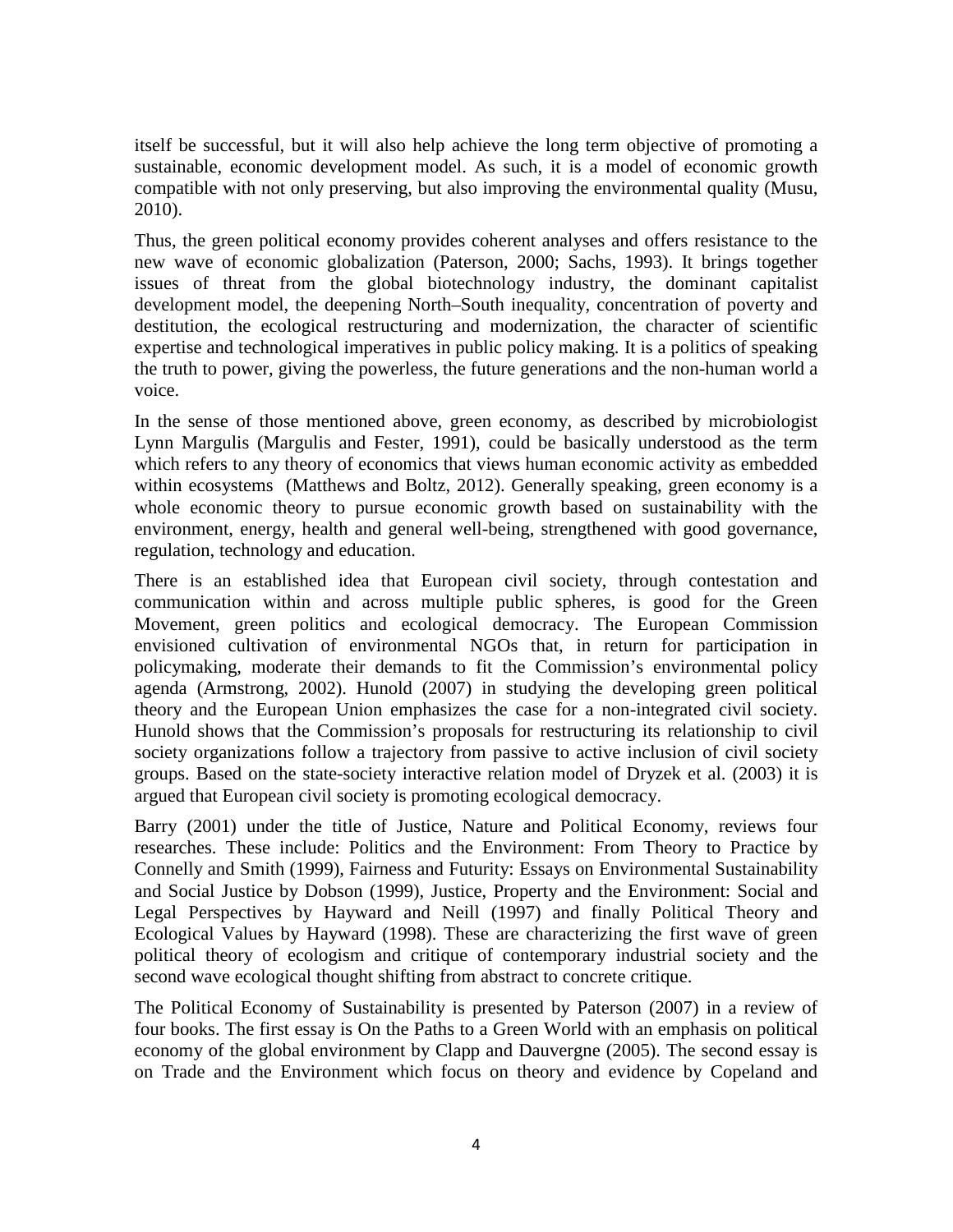Taylor (2003). The third essay is on The Natural Advantage of Nations elaborating with business opportunities, innovation and governance in the 21st century by Hargroves and Smith (2005). Finally, the fourth essay is on Globalization and the Environment, focusing on greening global political economy by Kutting (2004). All of these books, despite their diversity, are in agreement that the pursuit of sustainability requires understanding the shape of dynamics in the global political economy.

Berry (2007) in an essay entitled 'A Model of Green Political Economy: From Ecological Modernization to Economic Security' mentions that the weakest aspect of the understanding of sustainable development has been the economic dimension. Berry suggests that ecological modernization is the dominant conceptualization of sustainable development within the UK. The judgment is based on key sustainable development policy documents and awareness of the strategic opportunities of the policy discourse. In particular, it is suggested that the discourse of economic security ought to be used in offering policy-relevant paths to outlining a green political economy that would underpin sustainable development.

Finally, development of green economy understood from the viewpoint of system theory is studied by Zhang and Su (2005). The systemic requirement, hierarchy characteristics and gradual evolution from simple to complex are stated systematically, and the influences of element, structure and environment on the systemic function and evolution of green economy are analyzed.

#### **3. Green Political Economy and Development Strategy**

In this section, we deal with green political economy, in particular when green economy faces politics. This will allow to see how the green economy concept has been politically employed.

Conventional economics has received critiques emphasizing that it only values marketable aspects of humanity and nature while it overlooks non-market aspects such as ecological concerns. In this situation, given the persistence of economic problems and their effect on the quality of life, the green economy concept has been politically employed. Green economy is challenging the way in which society values nature, and urging the extension of our sense of moral community to other species (Sayer, 2000). In fact, Muuller et al. (2007) shows that green parties have been electorally successful in several European countries since 1980s and finds out the explanations. It shows that green economy does not deny economics. Instead, the dominant paradigm in green political economy accepts the market economy, while proposing that markets should be combined with a thick layer of democratic, non-market institutions to ensure environmental sustainability (Greenwood, 2007). Von Weizsacker (1994) argues for a new economic model which is less harmful to the environment.

As the economic model is politically employed, Mellor (2006) argues that an ecofeminist political economy can make a contribution to a green economy. The ecofeminist political economy sees women's work and lives like the natural world and can make a major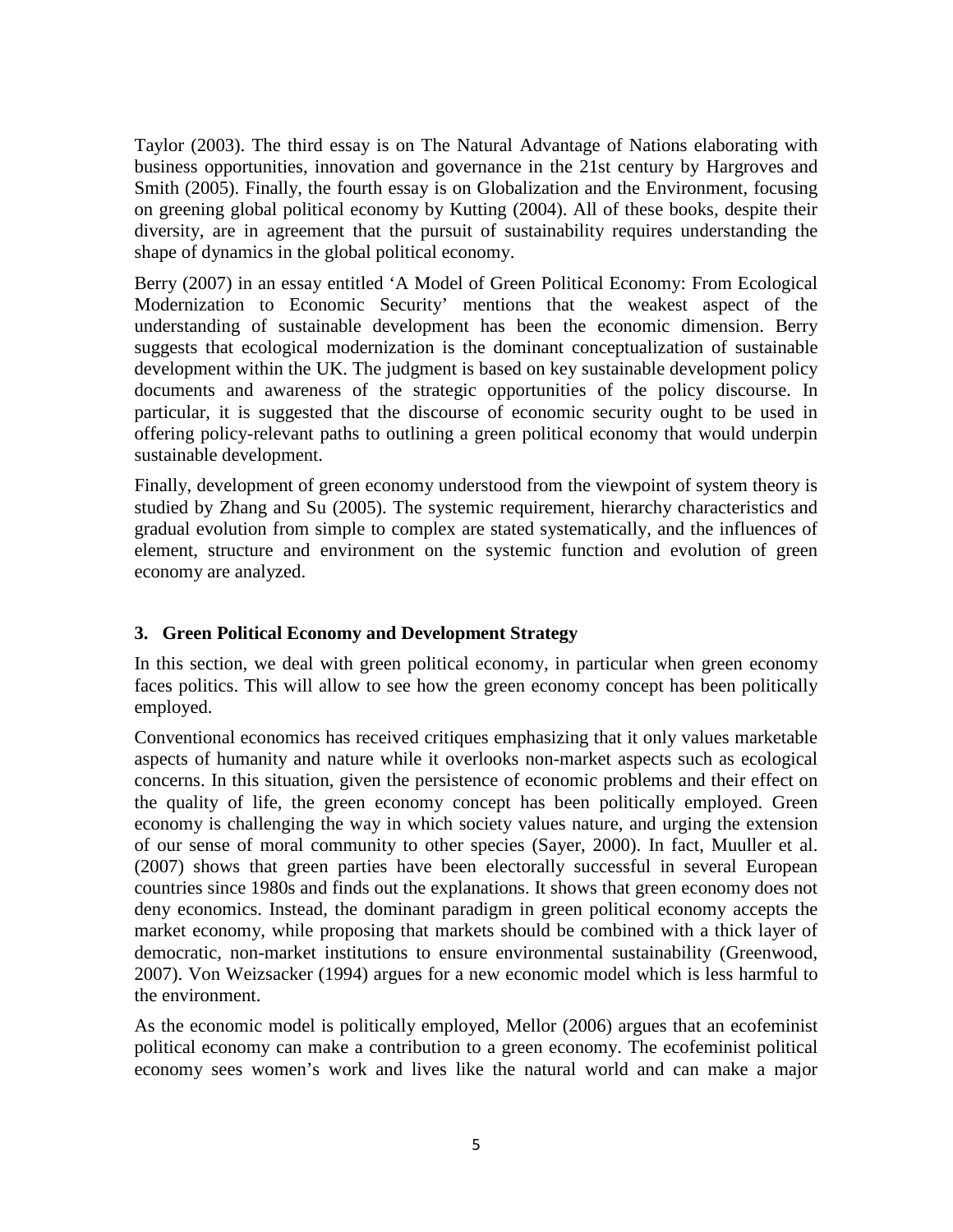contribution to this green political economy, where women's work and environmental damage are not valued in monetary terms. In the general sense, it concludes that the conventional market economy takes only what it needs from nature and only provides products and services that are profitable – thus causing damage which is well recognized in green economy (Mellor, 2006). Then green political economy pursues incorporating ecological, political concern and argument with economics methods.

We should note that friction can appear in green political economy between theory and practice. Thus, political effects could turn out to be differentiated among countries. We can take an example in the book by Medonca et al. (2010) entitled Powering the Green Economy. Feed-in tariff (FIT) is considered as the best strategy to implement green energy with a proper incentive mechanism as government legislates that generators of renewable electricity receive a secure and attractive unit price for the sale of their electricity to the local grid. But the book points out the policy's variation in outcomes among countries. Of course, this is because not all countries seek the same outcome (Mendonca et al., 2010).

Some researcher suspect that green politics could not be exclusively concerned with environmental issues. Ciocirlan and Yandle (2003) claim that green tax is to raise tax revenue rather than to discourage polluting activities, showing empirical results based on OECD countries. Also, Svendsen et al. (2001) conducts research on CO2 taxation in OECD which points out that the current green taxation system is far from its optimal design. The authors doubt that there may be an institutional lobby of industries against green taxation, and their empirical findings on CO2 taxation within the OECD countries confirm this theoretical prediction. McCulloch (2008) considers green pressure where he examines the implications for British politics of the increase in concern over the environment over the last 20 years. McCulloch concentrates particularly on the industrial system and its relationship to environmental politics. The blueprint for a green economy is discussed by Pearce et al. (1989). In Jackson's (1990) view, it has provided us with a detailed and thought-provoking contribution to the debate over the uneasy marriage of economics with the environment.

#### **4. Environment and Sustainable Development**

The development strategy of green economy described in the previous section could be encapsulated as sustainability. This sustainability or sustainable development is an essential element in green economy. Then, a variety of theories and policies are made to conduct the strategy. There is research on sustainable development in general view with broad issues. Archibugi and Nijkamp (1989) point out that sustainable economic development requires the application of an integrated economic-ecological method and analysis. Turner (1992) in a review mentions that the views expressed are representative of the thinking that was prevalent in the mid-1980s. In this period, the concept of sustainability struggled to gain academic precision and policy relevance. Specifically, they argue that sustainability cannot be adequately measured via a single indicator.

Jacobs (1993) is another work on environmental economics, sustainability and its possible political or institutional repercussions in the future. It not only considers market forces as a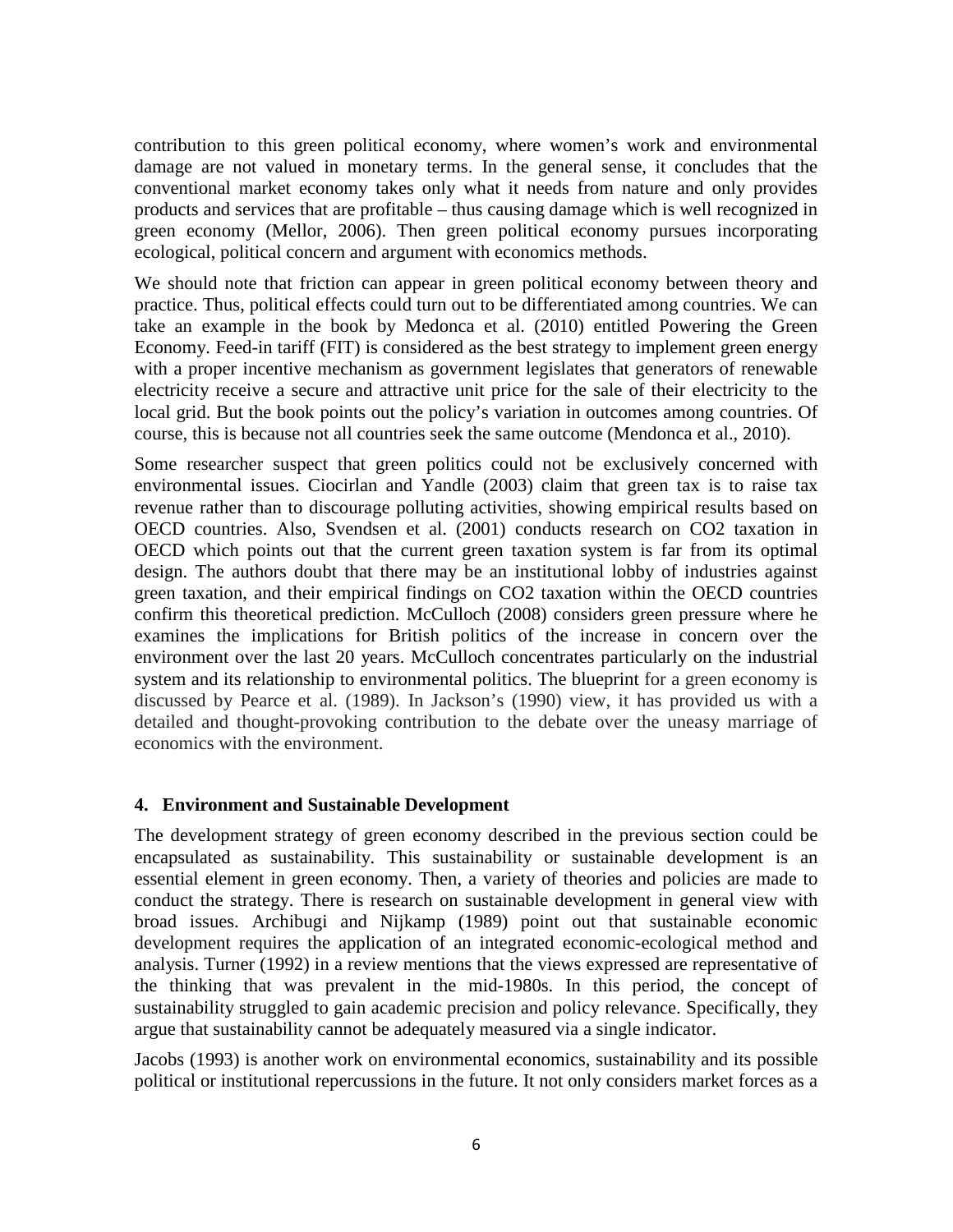cause of environmental degradation, but also as forces to be utilized in order to achieve sustainability. It presents evidence from an ethical and logical, as well as empirical perspective (see also Opschoor, 1995 for a review). Adams (2001) traces the roots of the sustainable development, indicating the variety of different meanings – including market environmentalism and ecological modernization, which seeks technical and regulatory solutions to environmental problems (see also Klooster 2003 for its review).

By pointing out that cities are not passive spatial units, but may play an active role in producing a sustainable development, Camagni et al. (1998) provides a specific framework for a sustainable economy in a city with static and dynamic perspectives. They suggest development of possible intervention policies to achieve a balanced sustainable city development outcome. The propositions presented include among others: urban sustainability of the physical, economic and social environments, the main fields of intervention policies, policies to enhance cross interaction between environments, income indicators and urban environmental trade-off and tradable permit constraints.

#### **5. Green National Product, Accounting and Productivity Growth**

In previous sections, we learned that the conventional economics has received critiques emphasizing that the traditional key economic measures only value marketable aspects of humanity and nature while they overlook non-market aspects such as ecological concerns. Attempts to adjust conventional national product measure for environmental damages have been made. Here alternative approaches to adjust economic measures for environmental effects are presented.

Following the concept of the green national product, the national product is adjusted for the value of environmental damages (Aaheim and Nybory, 1995). Weizman (1976) provided a theoretical foundation of green GDP. Asheim (1997) is one of its extensions to adjust the environmental damage in the national accounting to measure sustainability. For instance, this adjusted measure is important when measuring the relative sustainability of economies of resource-rich and resource-poor countries.

Aaheim and Nybory illustrated some difficulties surrounding this green GDP measure. They indicated fundamental problems of Weizman based models, their self-contradictory assumptions and ways of valuing the environment. They argued that the information which green GDP includes may be misinterpreted easily and not reliable. Heberling et al. (2012) devise an economic measure of regional sustainability labelled as green net regional product (GNRP), and apply it in practice to the San Luis Basin, U.S. They estimated GNRP, a metric of weak sustainability, and discussed concerns about their approach and interpretation.

By Green Accounting for A Sustainable Economy, Bartelmus (1999) suggests policy use and analysis of environmental accounts to assess the sustainability of economic growth. In a related study, Cairns (2002) discusses green national income and expenditure. He is distinguishing between the two to shed light on some issues in green national accounting, including capital gains. Although their total is the same, Cairns proposes that different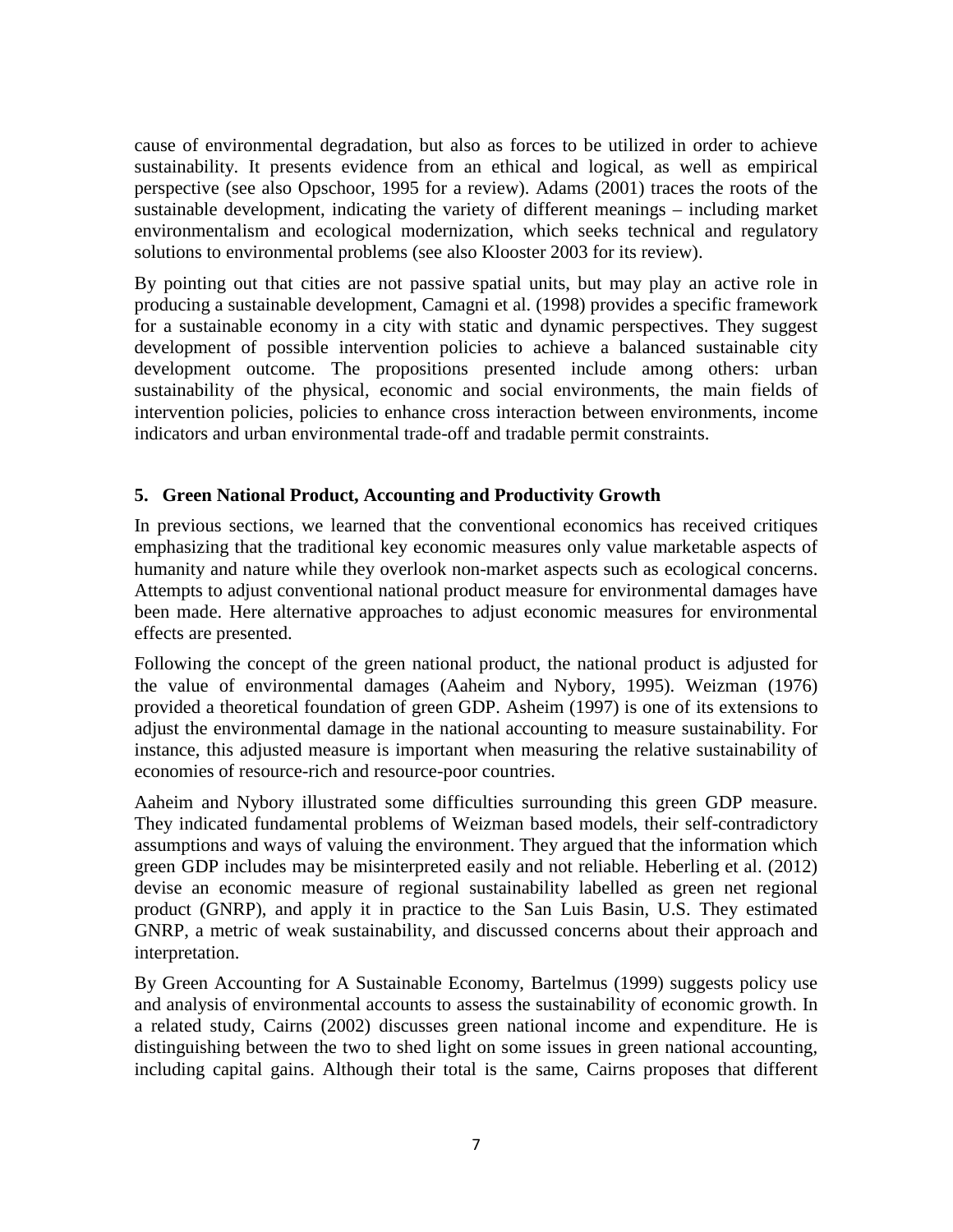types of depreciation should be defined in the income and expenditure and accounts for matters of sensitivity analysis of the result. Boyd (2007) specifically seeks to measure environmental benefit in the situation with no market indicators to be used as proxies. The author devises the concept of 'ecosystem services' to track the environmental value and indicates some points and difficulties to deal with this ecosystem service.

Prieels (1990) prepared a report on value and the environment for the UK Department of the Environment. It aimed to review the state of the art in the area of sustainable development, natural resources accounting and project evaluation. A large number of methods are presented. Xin (2006) proposed new idea of checking the Green GDP. The current national economy checking index system does not tally with the sustainable development. The system can reflect the positive effects of economy activities, but with no regard on the negative effects. Xin puts forward some ideas about the new index method of the green GDP measuring.

The pursuance of high profit and high consumption has caused the natural resource depletion and environmental pollution. Research on the development of a green economy in capital cities of Shandong is conducted by Wang et al. (2011). Results show that green economy is finding a way to solve the contradiction between the economic growth and the resources environment. The research points out the way of realizing the sustainable development and how to carry on green economy by establishing low carbon economy of the province.

Musu (2010) raises the question as to whether green economy is a great expectation or a big illusion? It is reported that simple growth accounting shows that the negative scale effect of economic growth on the environment can be compensated by a composition effect. This will imply increasing the weight of less polluting productions. The technical progress favorable to the environment will make it possible to achieve a sustainable growth path. Mohanty and Deshmukh (1998) emphasize managing the shift towards green productivity. Some strategic directions are provided to induce change by emphasizing maximization of outputs, commensurate with the consumption of inputs.

Qualitative growth suggested by Capra and Henderson (2009) is a conceptual framework for finding solutions to our current global economic crisis that are economically sound, ecologically sustainable, and socially just. In a recent study, Jackson and Victor (2011) assess productivity and work in the green economy through some theoretical reflections and empirical tests. They explore the concept of productivity in post-growth economies and define the 'productivity trap' that arises from the systematic pursuit of labor productivity.

They begin with asking whether improvement in labour productivity really leads to quality lives. The author asserts that this productivity improvement causes lower employment. To escape this productivity trap, the sharing of work is considered. They describe two solutions to remedy this trap. A transformation into green economy is suggested by shifting the focus of economic activities towards a green services sector. Fare et al. (2001) in measurement of productivity distinguish between good and bad outputs. Oh and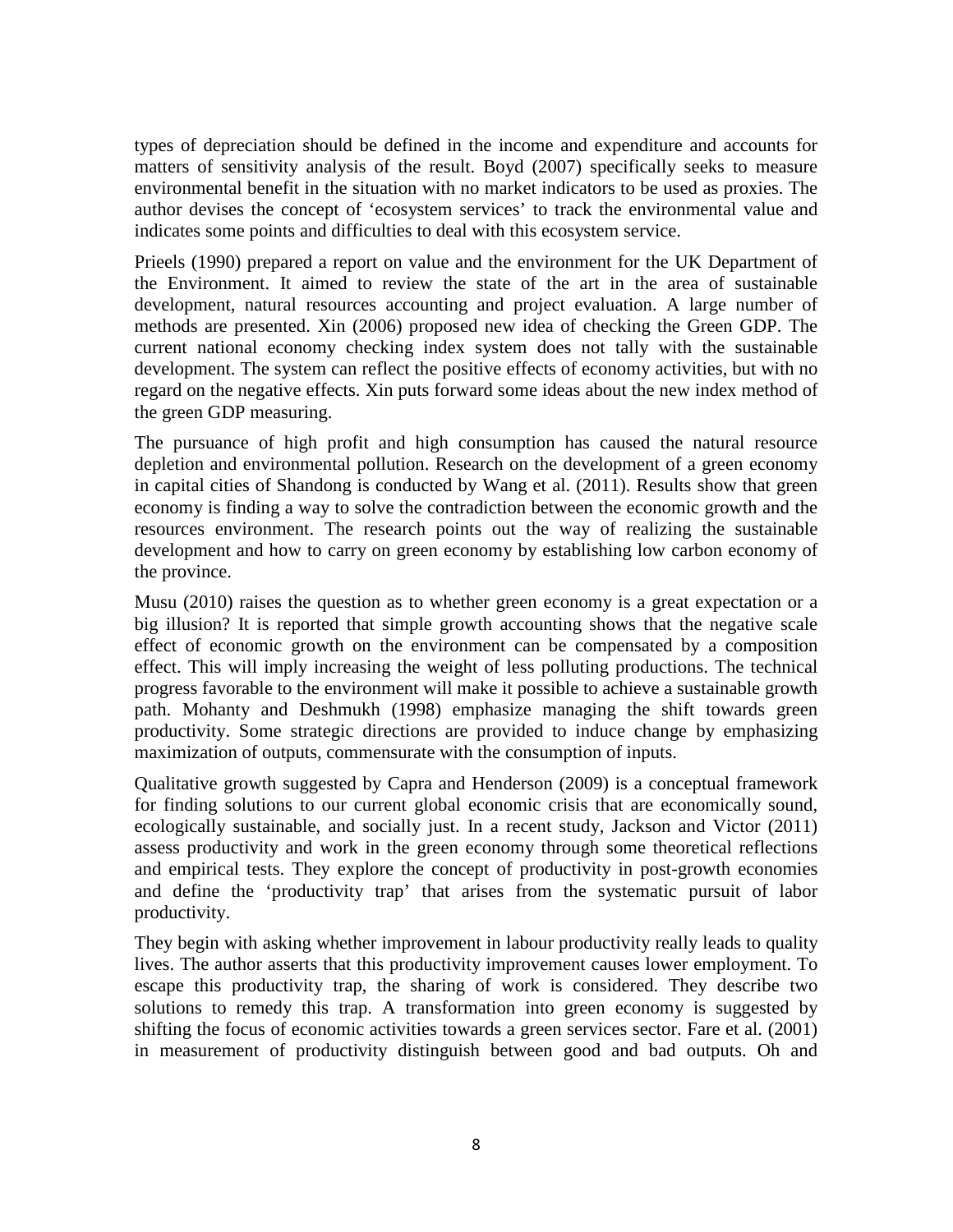Heshmati (2010) compute environmental sensitive productivity index adjusting productivity index for emissions.

#### **6. Selected Green Applications**

This section contains the presentation of a number of green applications including the green revolution, the circular economy, green business networks, green products and the consumption of sustainable products, and several other applications by green chemistry, green citizens and green movements.

#### *6.1 Green Revolution and Changes to Farming Technology*

Policy and regulation is a requirement to correct the places where the market fails in the allocation of scant resources. The agricultural policy cycle, with an emphasis on the nexus between state regulation, the liberalist market economy, and welfare support for the farmers is discussed by Almås (1994). Population increase and increased demand and productivity are important challenges pressuring the resources and environment. Therefore the challenge to produce enough food is more urgent than ever. Horlings and Marsden (2011) are exploring the conceptual dimensions of a new ecological modernization of agriculture, the green revolution that could feed the world.

In recent decades following the openness in China, the green economy and sustainable and effective approach used in resource utilization are viable solutions to improve economic development and to control environmental deterioration in the country. Comments on some of the problems in the environmental resources of agriculture are presented in Huang et al. (2002). Similar environmental conditions may be the case in the United States. The relative importance of the green industry in the U.S. agricultural industry is increasing. Turner and Kriesel (1995) describe the relative size of the green industry and how it is linked to supporting industries.

The Green Revolution has a long tradition. With regard to the Green Revolution in India, Chakravarti (1973) discusses how an introduction of hybrid seed and increased yield might have contributed to solutions in regional disparity, vulnerability and famine. However, no significant effects in this regard can be observed in the real world. As thoughts of green economy development strategy, Yang (2001) discusses the way that green economy should follow. The issues of green revolution and poverty, theoretical and empirical examinations of relation between technology and society, the positive and negative benefits on the poor is critically reviewed by Das (2002). Yapa (2010) emphasizes the ecopolitical economy of the green revolution. Here green revolution represents a series of efforts aimed at increasing food production in Third World countries. The increased food production can be achieved by replacing the traditional varieties of grain with modern high-yielding varieties and the use of modern farming technologies.

As evidenced by the Green Revolution, Foster and Rosenzweig (1996) study technical change and human capital returns and investments. Panel and time-series data describing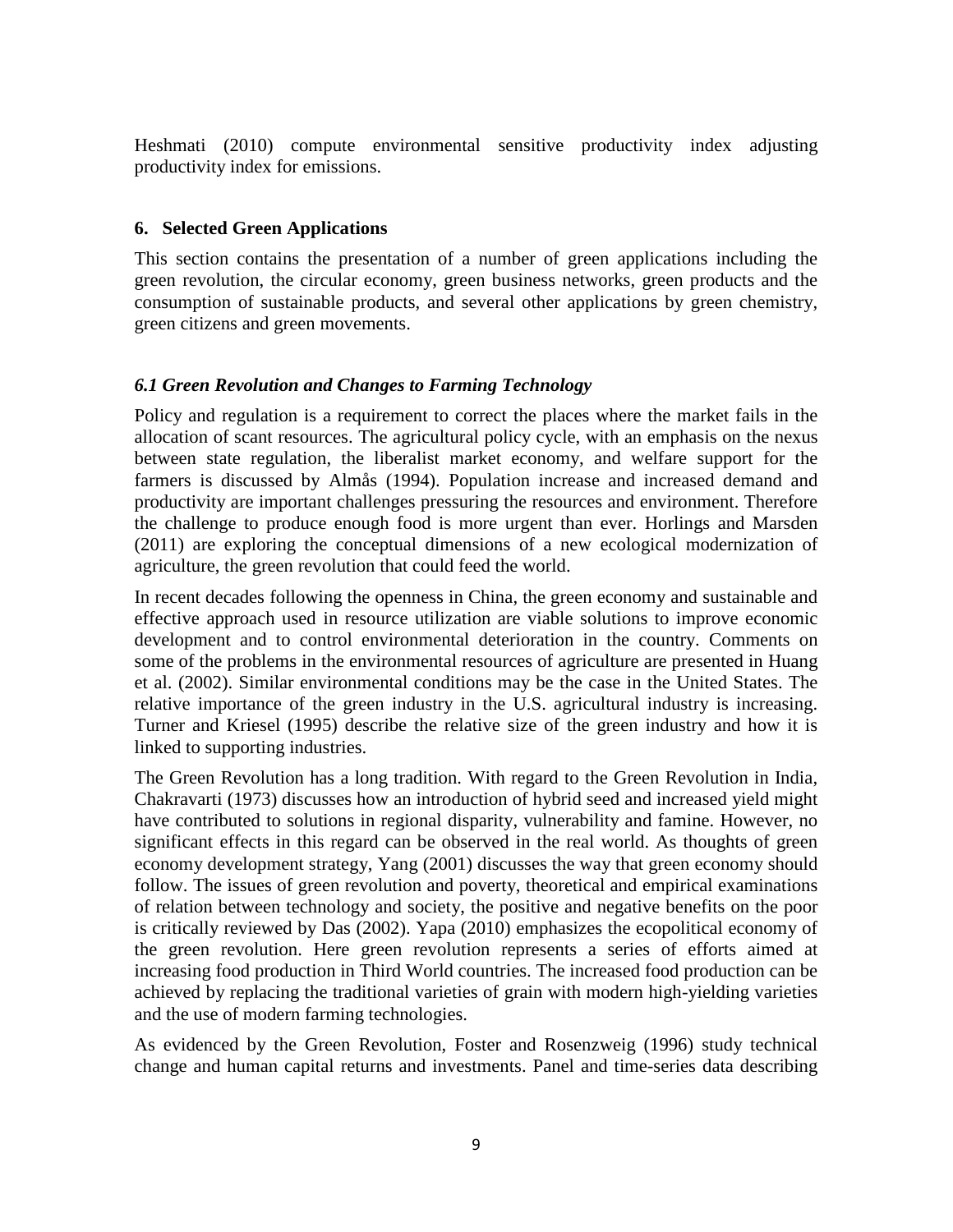the Green Revolution period in India are used to assess the effects of exogenous technical change on the returns to schooling. As a result of feedback and two-way causality effects, the effects of schooling on the profitability of technical change, and the effects of technical change and school availability on household schooling, investments are further investigated in more detail. In recent years, vertical farming as a modern urban farming technology is introduced to save scarce land and water resources, to reduce transportation and increase the supply of food in densely populated areas (see Despommier, 2013).

Design for the environment with reference to a quality-based model for green product is discussed by Chen (2001). Here green product development addresses environmental issues through product design and innovation, as opposed to the traditional end-of-pipecontrol approach. Chen mentions that green product development is receiving significant attention from different market participants including customers, industries, and governments around the world. Chen develops a quality-based model for analyzing the strategic and policy issues required concerning the development of products with conflicting traditional and environmental attributes.

Certain type of crops like rice, due to their rule as base food staple and re-energizing the green revolution, has historically been the single most important commodity in much of Asia. This has been the case for three important reasons: supply a large share of caloric consumption of food, it is an important share of total rural economic activity, and due to its significant food security and economic rule, it has been a political commodity. Therefore, Dawe (1998) considers rice over time to remain the most important commodity in the Asian region.

The issues of technology adoption in the intensive post-green revolution systems is discussed by Collin et al. (2005). The authors examine technology adoption trends and discuss how technical change continues to play an important role in sustaining productivity growth. The adoption trends have been impacted by several factors such as increased investment in education, development infrastructures, public and private investment, and improved technological capability. The focus is mainly on the irrigated cereals-based systems of Asia, where the green revolution has been more progressive. The authors suggest that major changes with significant impact on technology adoption and productivity growth have occurred.

#### *6.2 Circular Economy*

An emerging body of literature has come upon an alternative green economy. Some specific forms of the green economy are circular economy (CE), hydrogen economy and low carbon economy. This section is devoted to the CE.

CE is a relatively new alternative development strategy focusing exclusively on materials and energy use. Yuan et al. (2006) summarized the concept of a CE and its originating background. According to them, the concept of a CE was first introduced by scholars in China (Zhu, 1998). Since the late 1970s, China had experienced rapid economic growth, which led to a growing concern of serious natural resource scarcity, depletion,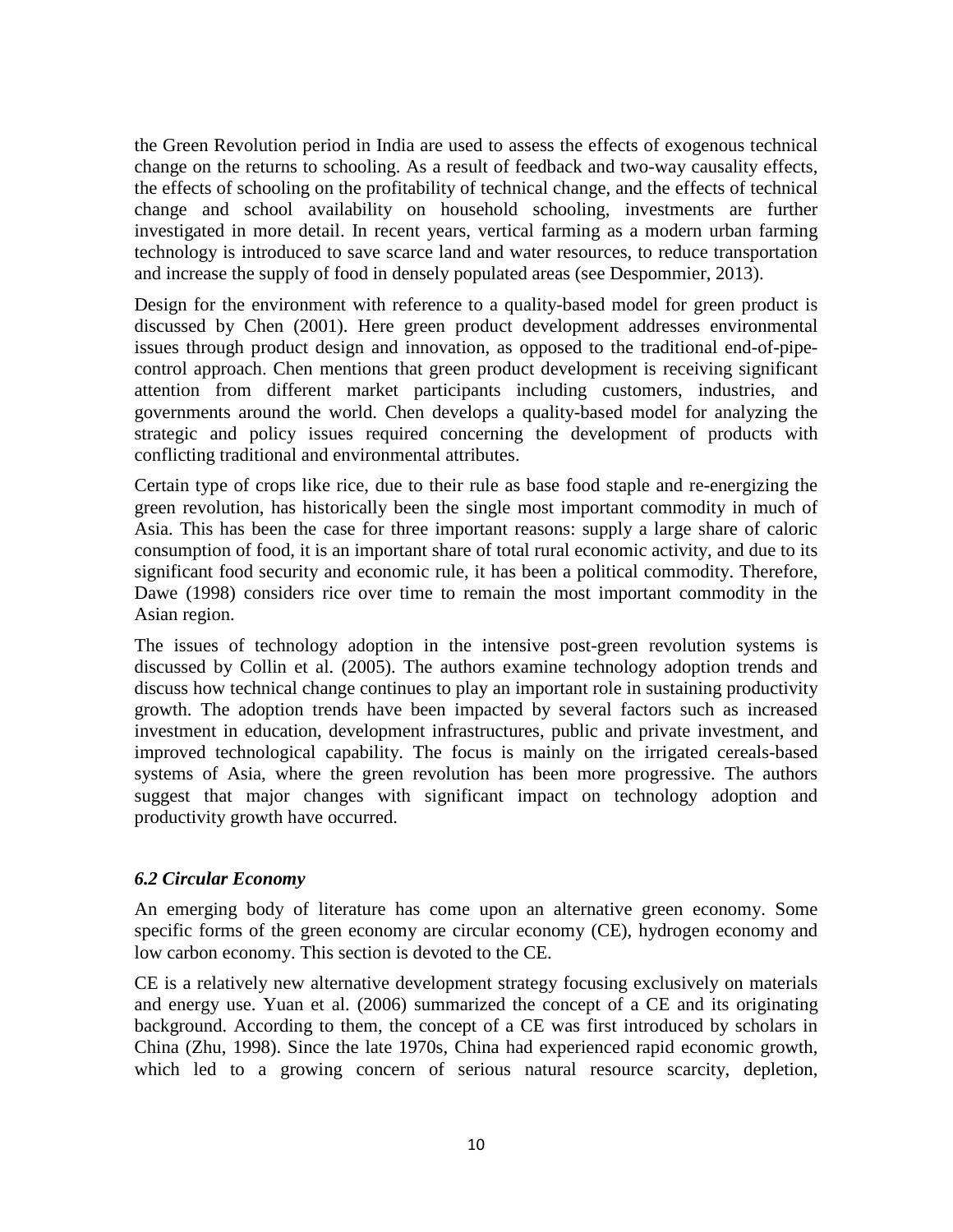environmental pollution and degradation associated with the rapid development. In this regard, CE was proposed and formally accepted in 2002 by the central government as a new development strategy that aims to alleviate the contradiction between rapid economic growth and the shortage of raw materials and energy (Su and Zhou, 2005). The CE suggests the circular flow of materials and the use of raw materials through 3R principles: reduction, reuse, and recycling of materials.

Activities over the past several years show that CE is emerging as an economic strategy rather than a purely environmental strategy. The major objective of the government is to promote the sustainable development of economy and society, while achieving sustainable environmental protection. Serious efforts have been made in practice and analysed through research published in recent years. Geng et al. (2009) and Geng and Doberstein (2008) studied Dalia, a CE-applied city in China. They identify a series of barriers, challenges and opportunities associated with achieving leapfrog development and their implications to successfully implement CE. CE has been introduced as a specific resolution that enables the country to leapfrog its way from environmentally-damaging development to a sustainable path.

Li et al. (2010) presents that as for the measures to resolve energy conservation problems, policies and programs of the Chinese government related to energy conservation were introduced in combination with China's circular economy structure. Case studies of the development for the enforcement of CE and energy conservation in China's process industries have been conducted. The aim is to analyse the main technical bottlenecks and resource-environment problems with a special emphasis upon energy utilization efficiency, energy consumption mode, and waste emission. Wang and Liu (2007) introduced CE as an effective means with which global world trade and economy are tending towards more of a '*green way'* to help face rising environmental standards and green barriers and seek a true comparative advantage.

It is common acknowledge that China's economic miracle has been achieved at the expense of its natural capital and environment. Geng et al. (2011) introduce the unique national CE indicator system in China which provides information on the status of CE implementation and achievement of its goals and outcomes. In addition, they present a critical analysis of such an indicator system. Su et al. (2013) mention that the CE strategy has been implemented and developed in a number of pilot areas in China. Scholars have produced rich studies in regard with the CE from its fundamental concept to its practical implementation. Successful enforcement of a CE is seen as a way for China to tackle its urgent problem of environmental degradation and material source scarcity. The authors provide a literature review on the CE, aiming to provide a panorama of how this strategy has been developed and implemented. The review covers the concept, current practices, and up-to-date assessment of the CE. To have a numeric concept of how it has developed, they look at the performance of the CE in Dalian and compare the changes with three other pilot cities – Beijing, Shanghai and Tianjin. The underlying problems and challenges are identified. Finally, they offer a conclusion and recommendations for future improvements.

Overall, there is a lack of driving force for the developing CE. The government behavior in developing the CE needs to be adjusted to contribute to the sustainable development of the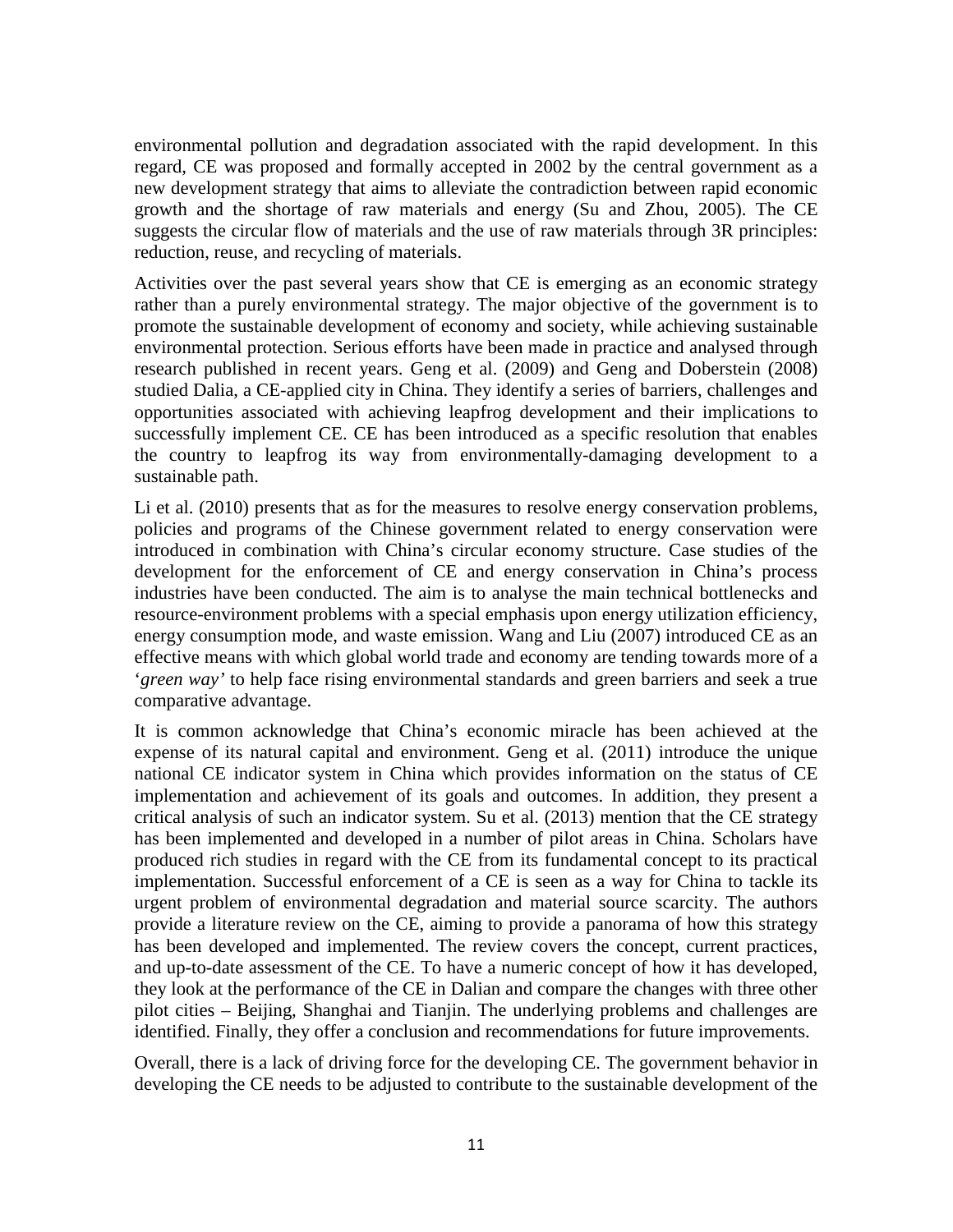economy. As seen in development and implementation of CE, the role of government is decisive, which is specified in Li and Li (2011). Green Barriers are one kind of non-tariff barrier which have evolved from sustainable development theory and environmental protection, but these are compatible with true comparative advantage. Wang and Liu (2007) suggest that the best way to overcome green barriers is to implement circular production processes and clean production techniques.

In comparison and analysis between CE and traditional economic theory, Zhang and Chen (2004) find indications that the two theories are existing side by side and play a part together. Su et al. (2013) recommend that China's government should promote economic incentives through policies to stimulate the behavior of both enterprises and residents. The government needs to continue its support for the major technologies necessary for the CE. In order to improve public awareness and participation, informative activities related to the CE should be carried out periodically. Improvements regarding the enforcement of legislation, as well as the management system within the government, will enhance the CE implementation performance.

#### *6.3 Green Business and Networks*

Johnson (1998) classifies three major perspectives on the greening phenomenon in business. The first, and most common, is that green businesses are a reflection of green consumerism, and the second is that green businesses are a product of public policies and regulation forcing companies and consumers to undergo greening. These views are well reflected in Roarty (1997) who shows that, under the circumstance of a growing trends, green consumerism reflect the increasing number of consumers who prefer to buy products that satisfy high standards of environmental protection. Companies are pulled by these market trends and also pushed by environmental legislation and consumer demand which set higher standards of environmental quality, thus leading them to become proactive in their management of environmental problems. However, Johnson argues that by the third perspective; green businesses are a reflection of the new ecological paradigm.

Furthermore, Zsolnai (2002) presents and analyses two ways that are aiming at ecological sustainability, where ecological sustainability refers to the fact that the ecological value of the natural ecosystems should not be decreasing over time. One is represented by green business movement and another is a different model of community economy, such as community-supported agriculture. Theoretical and empirical results show that the green business paradigm is not sufficient for achieving ecological sustainability but the community economy might be able to meet the requirements of ecological sustainability.

Jamison (2001) in a researcher on environmentalism in an entrepreneurial age who reflects on the greening of industry network (GIN). The GIN is discussed as an example of a contemporary environmental organization. The author asks "Can the GIN be seen as a kind of 1990s-style social movement organization?" It is concluded that the GIN provides a window into the changing world of ecological modernization. It has developed into one of the ruling doctrines of environmental policy in the late 1990s, but it has also lost parts of its original ambitions along the way.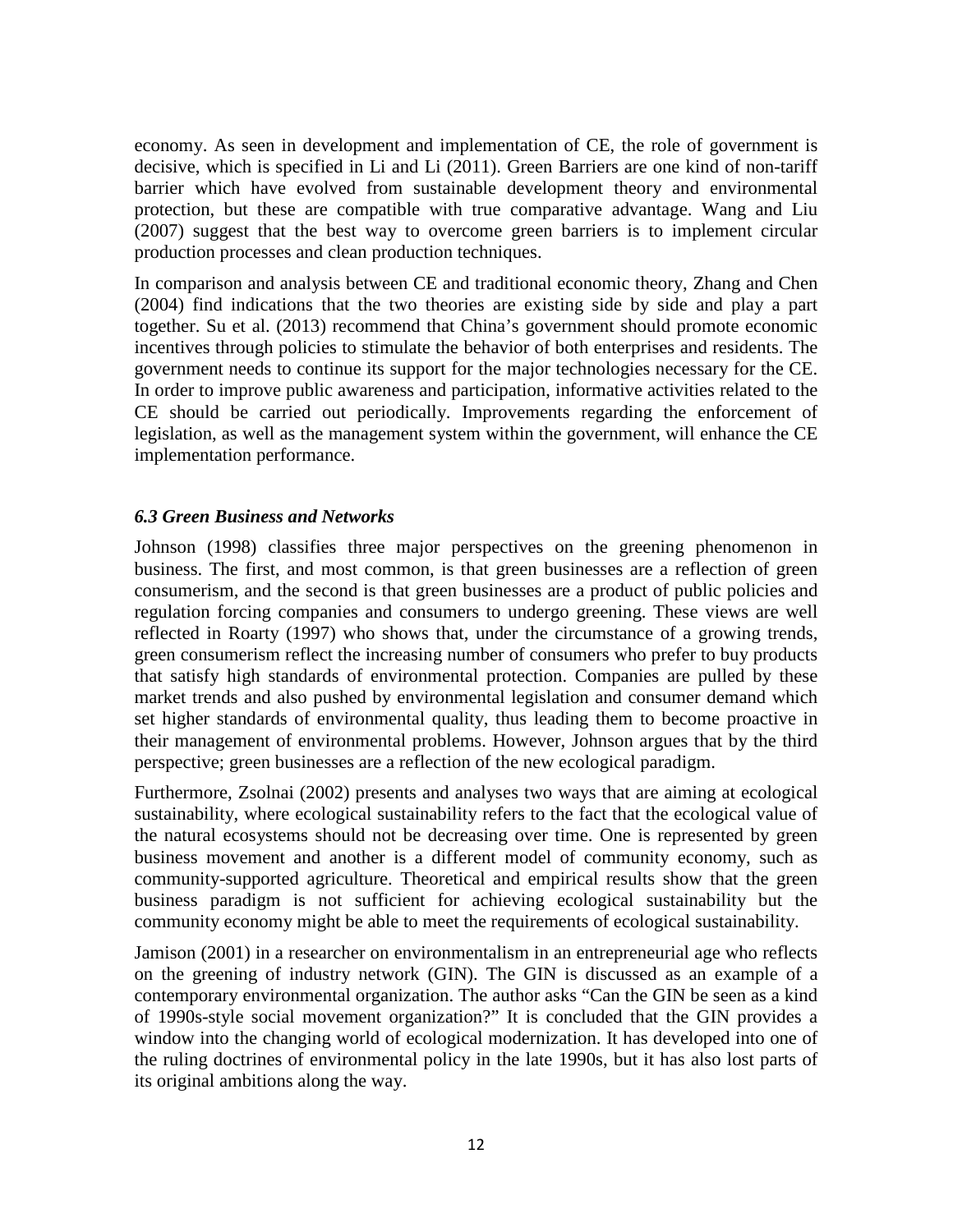#### *6.4 Green Products and Consumption of Sustainable Products*

Hartman (1996) with regard to myths and realities of the new green economy provides details of new research based on surveys showing that the majority of U.S. consumers have strong inclinations to buy earth-sustainable food products. The increased tendency to buy such food products have impacted the food processing industry. The gap between potential demand and actual food sales can be eliminated by turning our focus from supply of new products to demand or needs of the consumer. However, doing so requires a clear understanding of the market. As an illustration, energy conservation and CE in China's process industries is examined as a reference. Based on the introduction of the concept of energy consumption status in China's key energy-consuming process industries, the main technical bottlenecks and resource environment problems are analyzed by Li et al. (2010). The emphasis is especially on energy utilization efficiency, energy consumption mode, and waste emission.

Consumers' willingness to pay for green initiatives in addition to green foods include other areas such as: green markets, private provision of public goods and the hotel industry. Kotchen (2003) develops a general model of private provision of public goods. The model is used to investigate positive and normative consequences of green markets. Kang et al. (2011) examines the willingness of hotel guests to pay a premium for environmentally friendly and sustainable practices of the U.S. hotel industry. Specifically, the goal of this research is to investigate the relationship between the level of hotel guests' environmental concerns and their willingness to pay a premium for a hotel's green initiatives and practices. They find that hotel guests with higher degrees of environmental concerns declare a higher willingness to pay premiums for hotel green initiatives.

Another complementary aspect of greening economy is design for the environment. Chen (2001) presents a quality-based model for green product development which addresses environmental issues through product design and innovation. The model is receiving significant attention from customers, industries, and governments around the world. Chen develops the model for analyzing the strategic and policy issues concerning the development of products with conflicting traditional and environmental attributes. Two major findings show that green product development and stricter environmental standards might not necessarily benefit the environment. Green payments for nonpoint pollution control related to the Clean Water Action Plan is another green area of public goods discussed by James and Gabler (1997). The action plan proposes greater use of economic incentives to reduce agricultural nonpoint-source pollution.

#### *6.5 Other Green Applications*

The concept of green is multidimensional and increasingly diversified. Here we briefly mention a few additional areas in addition to those discussed above.

Woodhouse and Breyman (2005) discuss green chemistry. They define green chemistry as an attempt to redesign chemical products and synthesis in the way that significantly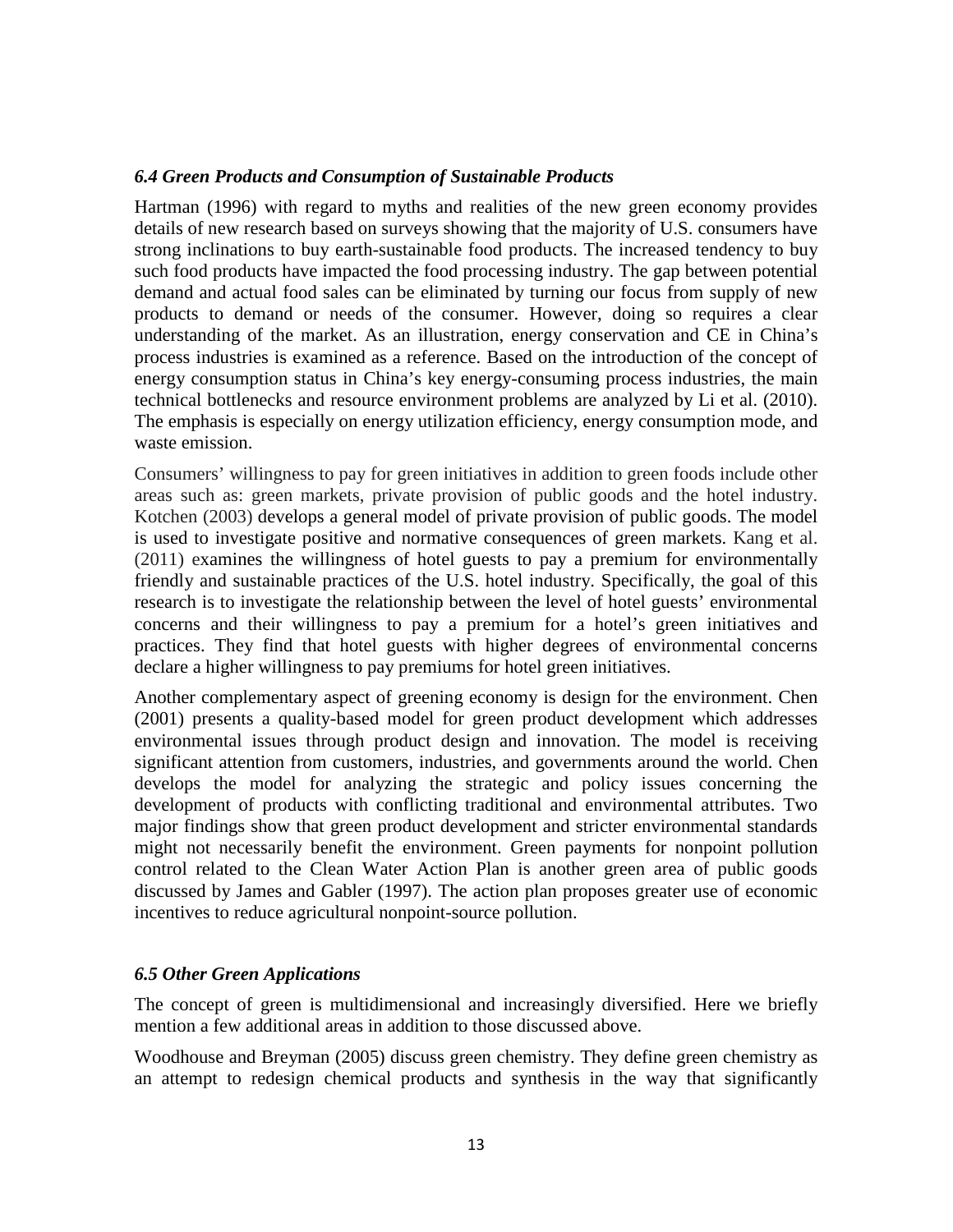reduces negative health effects and environmental damages. They assert green chemistry can be considered as a social movement in the form of its expanded definition. This is an elite movement in the sense that it is not a mass movement. The authors illustrate some difficulties political progressives have experienced in interacting with these green chemists so as to continue this developmental trend.

Green economy actually requires citizens to employ more responsibility on a larger concept of economy that also considers environment damages. This concept of citizenship is encapsulated in the phrase, 'Think globally, act locally.' According to Smith (2005), citizenship has scarcely been the subject of systematic attention within green political theory. This is surprising given the significance placed on themes such as individual responsibility, empowerment, participation and communal politics within green academic and activist literature. With regard to green citizenship and the social economy, Smith argues that the ethos and structure of organizations within the social economy, such as cooperatives, mutual and voluntary associations, are well-suited to the development of relevant dispositions, skills and capacities.

Shear (2010) asks whether the green economy is a ground for a new revolutionary imaginary. Shear reports on and considers the composition, goals, and practices of some social actors in the green economy movement in Massachusetts. In another research Lehtinen (2007) studies the green waves and globalization with a Nordic view on environmental justice. Lehtinen argues that the dominating interpretations of Western environmentalism have reached a broad, uniform shape. Furthermore, only recently has this unification of shape met with profound criticism.

Li et al. (2009) studied the green movement's perceptions and behavioral intentions. They discuss among others the development of an instrument to examine subjects' awareness and intentions to behave in accordance with what has become known as the 'green movement'. In a related study, Wall (2001) discusses green anti-capitalism, localization of a global manifesto, globalization, neoliberal challenge, radical responses, debt and the dollar empire.

#### **7. Selected Green Public Politics**

This section covers a selection of common green public policies. The policies include government policies and interventions, green hydrogen economy, green energy, green taxes and low carbon economy.

#### *7.1 General Government Policies and Interventions*

Chen (2008) is of the view that an optimal government policy model of promoting green economy requires a combined policy and economic blandishment policy. Elander (2007) investigates the path towards a green welfare economy. He studied the behavior of the Green Party in Sweden since the 1998 parliamentary election. Following this election, the party supported a coalition government provided they were granted influence over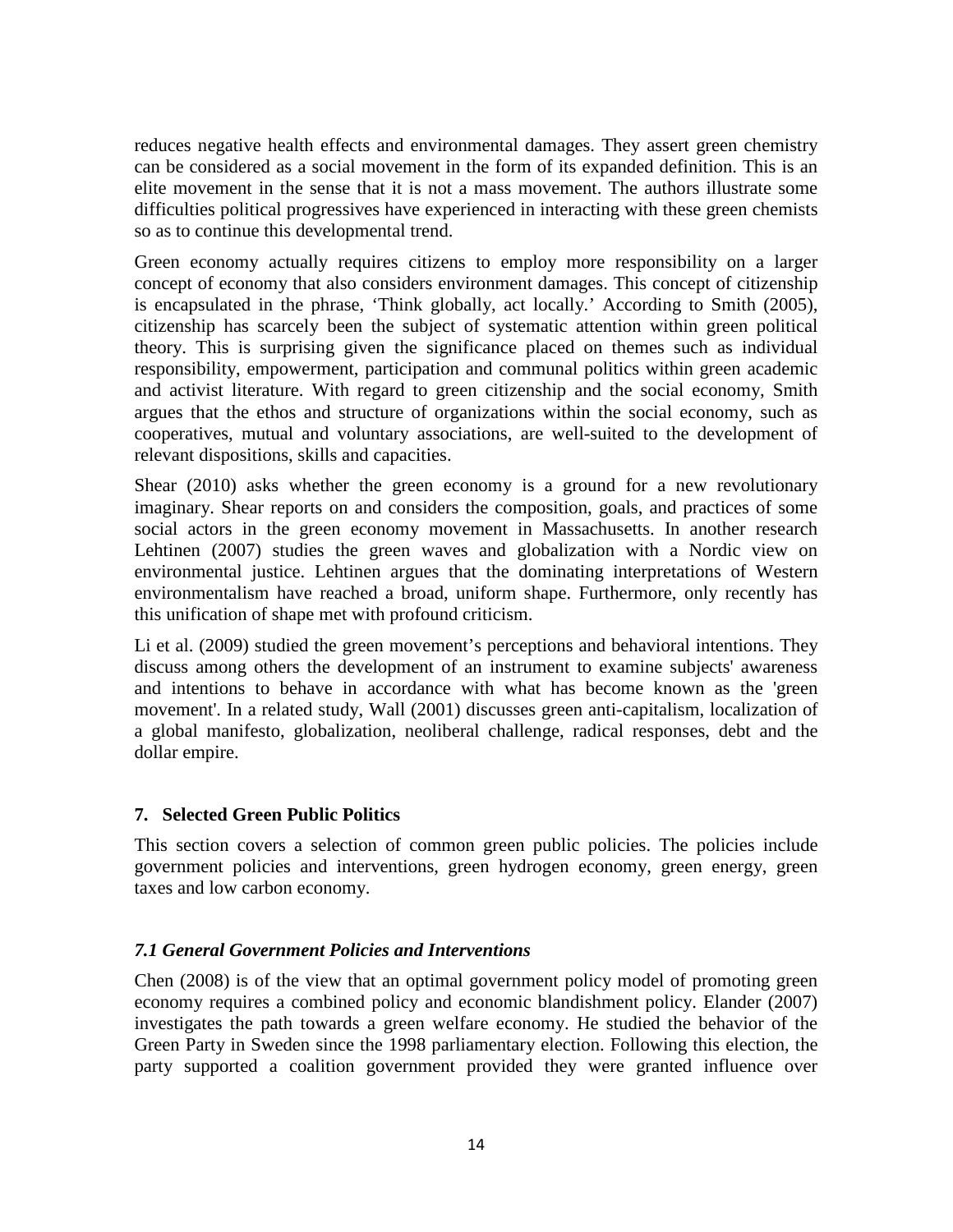government policies with environmental impacts. Tickell (2007) looked at the greenery and government relationship. In his research, the environmental degradation is accelerating and comprises five main elements including: population growth, deterioration of land quality, water pollution, changes in atmospheric chemistry and depletion of biodiversity. Tickell mentions that accompanying these processes is a growing public awareness of environmental issues.

Yunan et al. (2006) consider the CE a new development strategy in China on its path to industrialization. They notice that activities over the past several years show that CE is emerging as an economic strategy rather than a purely environmental strategy which it was initially known for. The major objective of the government is to promote the sustainable development of economy and society, while to achieve sustainable environmental protection. In another and related study, the issues of driving forces on China's CE from government's perspectives is studied by Li and Li (2011). In their view, there is a lack of driving forces for the developing CE. The authors suggest adjusting the government behavior pattern in developing the CE so it contributes to the sustainable development of China's economy.

#### *7.2 Green Hydrogen Economy, Energy and Energy Tax*

Clark and Rifkin (2006) mention that it is too soon to face a hydrogen economy. In this situation, the authors suggest some concerns regarding the introduction of the hydrogen economy. The proliferation of hybrid vehicles is seen as a path towards energy independence and the seeking of a renewable or green hydrogen future in the near term. Their suggestion can be summarized as public efforts to introduce the mass marketing, infrastructure and funding that will boost technology innovations. Plus, they emphasize that LNG will be part of the transition, but because of its unstable characteristics as a major energy source, great priority needs to be placed on renewable sources of energy. In short, to enable sustainable growth, renewable energy production is a key issue and improvement of energy efficiency is only a strategy in the transition process. In a more recent study, Dow (2011) elaborates upon fuel cells and LEDs combined towards the green economy. Dow guides it is essential to develop cleaner and more efficient portable power systems that are based on hydrogen fuel cells.

The commonly used fossil fuels are scarce and depleteable primary energy sources. Baksi and Green (2007) mention that determinants of decline in economy-wide energy intensity include technical energy efficiency improvements in the economy, and also shifts in economic activity among the energy intensive sectors. In considering green energy strategies for sustainable development, Midilli et al. (2006) propose some green energy strategies for sustainable development. In this regard, seven green energy strategies are taken into consideration to determine the sectoral, technological, and application impact ratios. Based on these ratios, the authors derive a new and general parameter labeled as the green energy impact ratio. The sustainable energy strategies can make an important contribution to the economies of the countries where green energy is abundantly produced.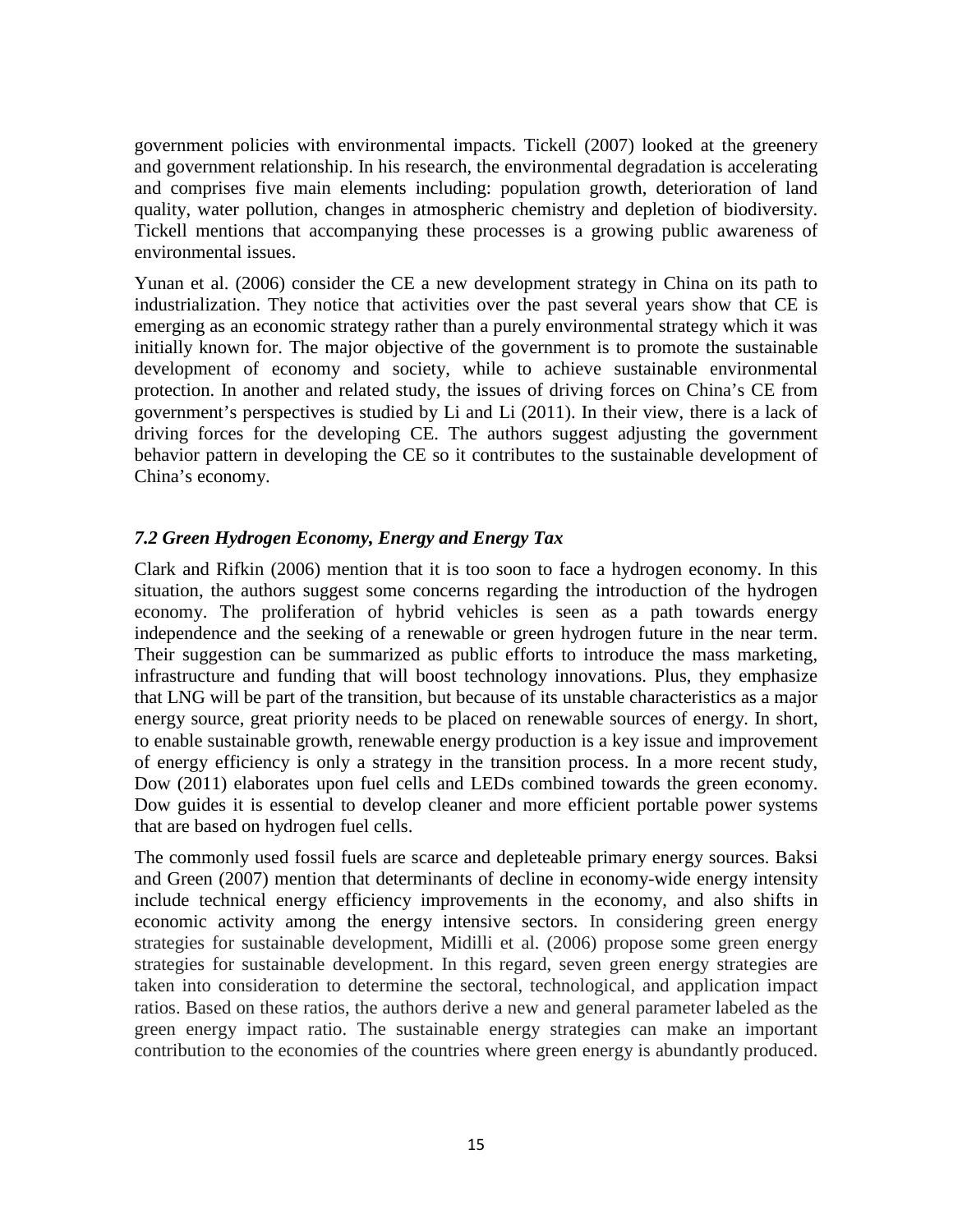Investment in green energy supply is recommended and encouraged by governments to replace fossil fuels.

In addition to public revenue generation, energy taxes are primarily designed to control energy consumption. Reduction in energy consumption is aimed at assisting the achievement of climate change control targets under the Kyoto Protocol. The political economy of energy taxes are fairly common in the European Union countries. Pearce (2006) looks at the factors that influence the policy design and provides guidelines on how these policies should help policy-oriented economists to design measures that have a greater chance of adoption. Energy conservation and CE in China concentrates on the process industries. Based on the introduction of the concept of energy consumption status in key energy-consuming process industries, the main technical bottlenecks and resourceenvironment problems were analyzed by Li et al. (2010). The special emphasis in this research is primarily upon few key factors including energy use efficiency, energy consumption mode, and waste emission.

Green energy refers to renewable energies. Green energy market development in Germany aims at effective public policy and the rapidly emerging customers' renewable energy demand. Wustenhagen and Bilharz (2006) review the development of renewable energy in Germany from 1973 to 2003. They investigate the relative importance of energy policy and green power marketing in shaping the renewable energy market in Germany. Similar to the non-renewable energy case, the political economy of green addresses the role of politics in environmental policymaking. Ciocirlan and Yandle (2003) discuss the public interest theory and alternative theories of regulation. They also explain the lack of environmental orientation of green taxes in the OECD countries. Abolhosseini (2014) provides a comprehensive review of the renewable energy market and describes characteristics of an optimal market with an emphasis upon technology, finances and regulations.

Energy efficiency and conservation are considered as major factors in the reduction of environmental impact of the energy sector. Linares and Labandeira (2010) discuss the factors that influence energy use in reduction-related decisions and propose appropriate policies for their promotion. Demand side management can be used to enhance sustainability in consumption. Worthington and Hoffman (2008) provide an empirical survey of residential water demand modeling. The increasing use of demand-side management as a tool to reliably meet electricity demands at peak time, has stimulated interest among stakeholders of the energy market. Heshmati (2014) reviews the literature and models on demand, customer base-line and demand response in the electricity market. An appropriate model for each case is combined and the implications of the results discussed.

Svendsen et al. (2001) studied consumers, industrialists and the political economy of green CO2 taxation in OECD. Economists have traditionally suggested that politicians should simply impose a uniform tax on harmful emissions. This policy is prescribed as the firstbest solution. The present empirical findings on CO2 taxation within the OECD countries confirms this theoretical prediction. Green taxes are to be considered as double dividends in a dynamic economy. Glomm et al. (2008) examine a revenue neutral green tax reform along the lines of the double dividend hypothesis. Using a dynamic general equilibrium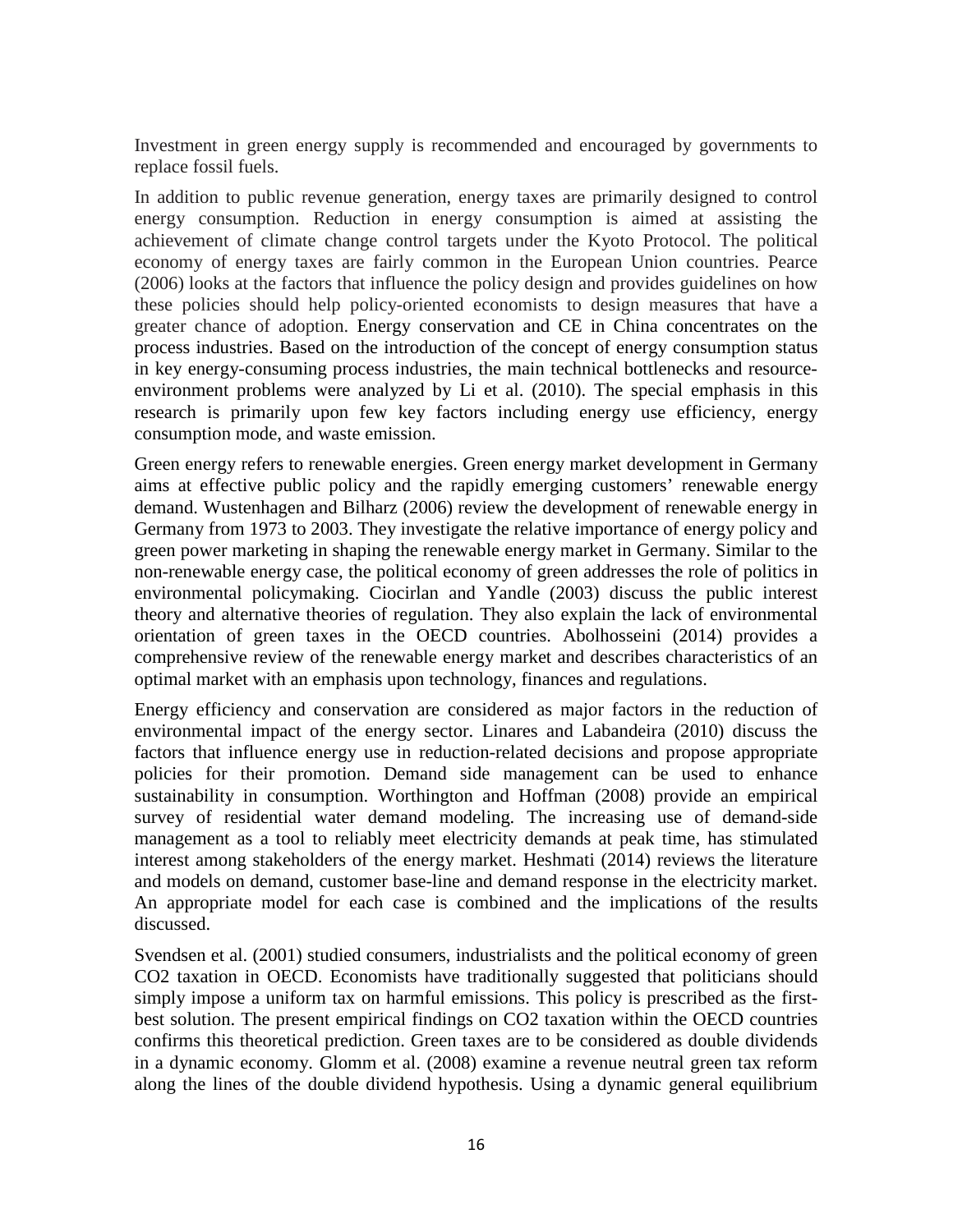model, the authors find that increasing gasoline taxes and use of the revenue to reduce capital income taxes delivers both types of welfare gains namely: an efficiency dividend and a green dividend. Oates (1995) asks whether we can both protect the environment and improve the tax system at the same time. The aim is also to explore some issues in the political economy of green taxes in a historical perspective. Nelson and Robertson (2008), in discussing environmental consequences of biofuels in the developing world, reviewed previous studies. They addressed the market and food security consequences of current rapid expansion in the demand for liquid biofuels vis-a-vis the environment in developing countries.

#### *7.3 Low Carbon Economy*

Low carbon economy is a basic economic development pattern seen from the ecological perspective. The development rules and practical development conditions of low carbon economy are considered in Chuanjiang and Ya (2011). Here the different aspects of development objective, path, method, technical and institutional innovations are also investigated. Foxon (2011) discusses a co-evolutionary framework for analyzing a transition to a sustainable low carbon economy. The transition is to be based on the coevolution of ecosystems, technologies, institutions, business strategies and user practices, within a multi-level micro-meso-macro perspective. For a long time California has been at the heart of the renewable energy industry. Green (2009) asks what it will take to bring a green economy into being and meet President Obama's goal of reducing carbon emissions to 80 percent below their 2005 levels by mid-century. Green is of the view that Obama's goal will succeed, but only if we have learned the lessons of three decades of failure.

Through building a green economy, climate scientists find it urgent to do something about the emissions of carbon dioxide and other greenhouse gases. Business as usual implies that we are facing a rise in global temperatures. In order to avoid disaster, we have to wean our economy from the use of fossil fuels-- in particular coal as a primary energy source. In this regard, Wei et al. (2011) discuss ecological civilization construction as the fundamental way to develop low carbon economy. They give a brief account of the characteristics and origin of ecological civilization and provide an analysis of its positive impacts on low carbon economy. Finally, the authors propose specific recommendations for constructing ecological civilization to develop the needed low carbon economy in a polluting Chinese economy.

The problems and strategies of the political economy of low carbon economy development is discussed in Xing et al. (2011). Low carbon economy is seen as the inevitable choice to tackle global warming and achieve sustainable development. The authors propose measures to achieve the development of China's low carbon economy. Wei and Xing and their associates view that low carbon economy is inevitable toward increasing the concentration of carbon dioxide which is causing global warming. The authors suggest that low carbon economy is economic growth pattern under the guidance of sustainable development. Xing et al. (2011) characterize low carbon economy as the externality that an economy produces is in fact of a global interest and the economy therefore must be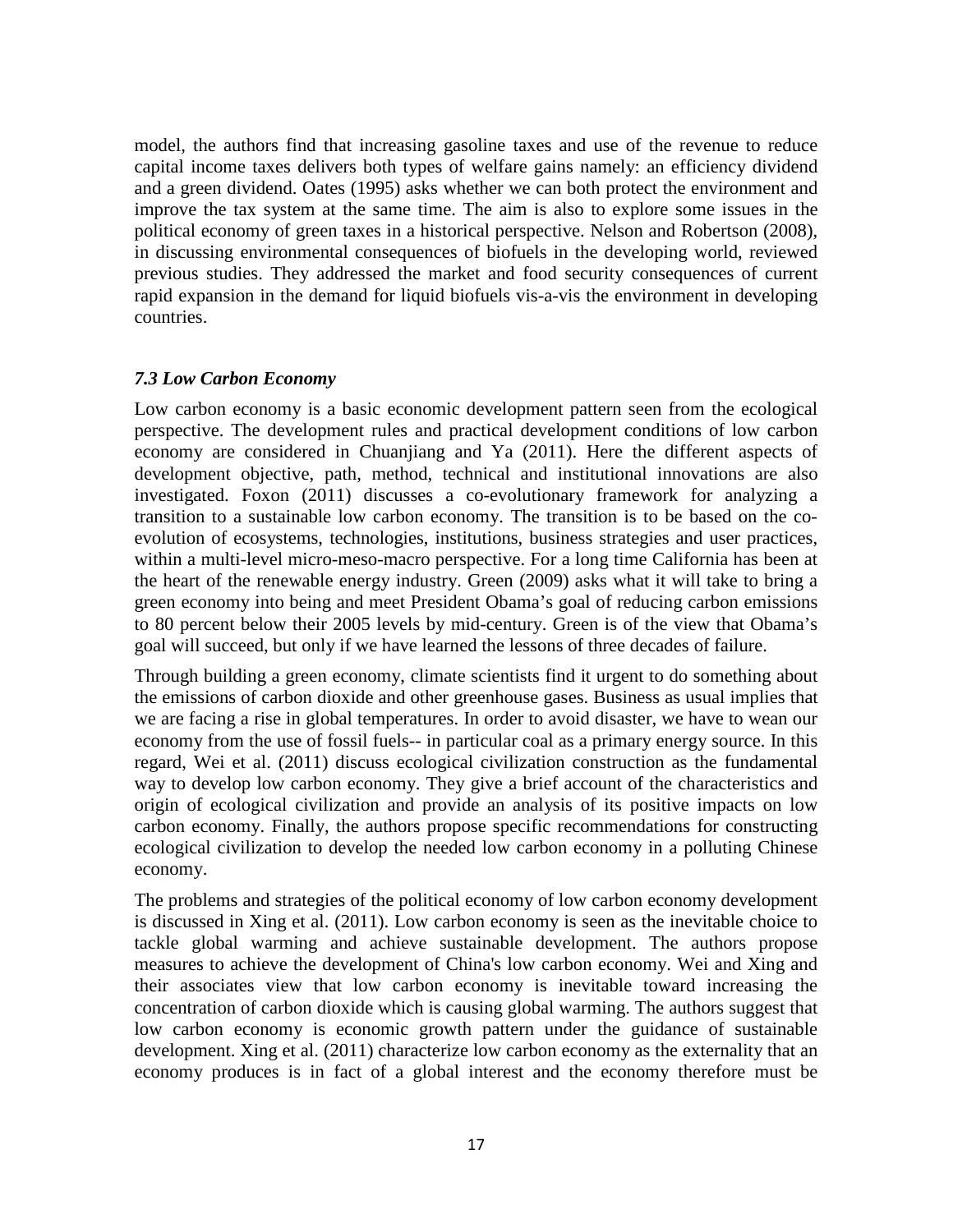developed in accordance with market economy. Development of low carbon economy is seen as the reflection of a series of innovations which should be entailed.

Other researches related to low carbon economy are Kane (2010) and Stanford (2011) who discuss the secrets of green business and unlocking a competitive advantage in a low carbon economy, which is a practical and easy to follow guide for businesses wishing to green their business. Krugman (2010) asks whether it is possible to make drastic cuts in greenhouse gas emissions without destroying our economy. He views that democratic domination in politics has a real chance with its political support for action on climate change. Under such conditions and with the knowledge on how to limit greenhouse gas emissions, as well as having a good sense of the costs, the emission cuts become manageable. All we need now is the political will to achieve the low carbon economy.

#### **8. Recent Green Developments**

The recent green developments include those related to ICT-based and knowledge-based innovations, green finance and investment, green trade and transport, and economic crisis, green jobs and welfare each described below.

#### *8.1 Green, ICT-based and Knowledge-based Innovations*

The green economy and its expansion are feasible only with innovation and new supportive sustainable development technologies. Phillimore (2001) analyses the Schumpeter, Schumacher and the greening of technology relationships. He looks at how compatible the ideas of neo-Schumpeterians and Schumacher are considering technology innovation and sustainable development. The results show that at one level, there appears to be a mutually reinforcing and positive relationship between the application of new technology, innovation and improved environmental performance. Innovation in the green economy in the form of a mix of green innovations, development of green industries, and resource allocation of green regions in an emerging green industry. These are investigated by Chapple et al. (2010). They find that innovation does not necessarily foster growth. Innovation boosts traditional firms, but emerging green firms need additional support to transform new ideas and products into new markets.

Information and communication technology (ICT) offers new technologies and opportunities to add to the successful implementation of a green economy. Johnston (2009) suggests that economic recovery is feasible through mobilizing ICT-based innovations. Johnston discusses Europe's realization of the potential of ICT-based innovations for a greener economy. Europe, as part of its Lisbon development strategy and investment in among others green technology, has supported this development. An important question to ask is what can IT do to be green? Ho and Metcalfe (2009) introduce the central concept of sustainability, namely life-cycle thinking. Three fundamental problems identified are importance and awareness of energy use, environmental protection, and the potential for climate change. The authors examine the role of IT in assisting sustainable activities and the importance of green activities and research into opportunities for sustainability are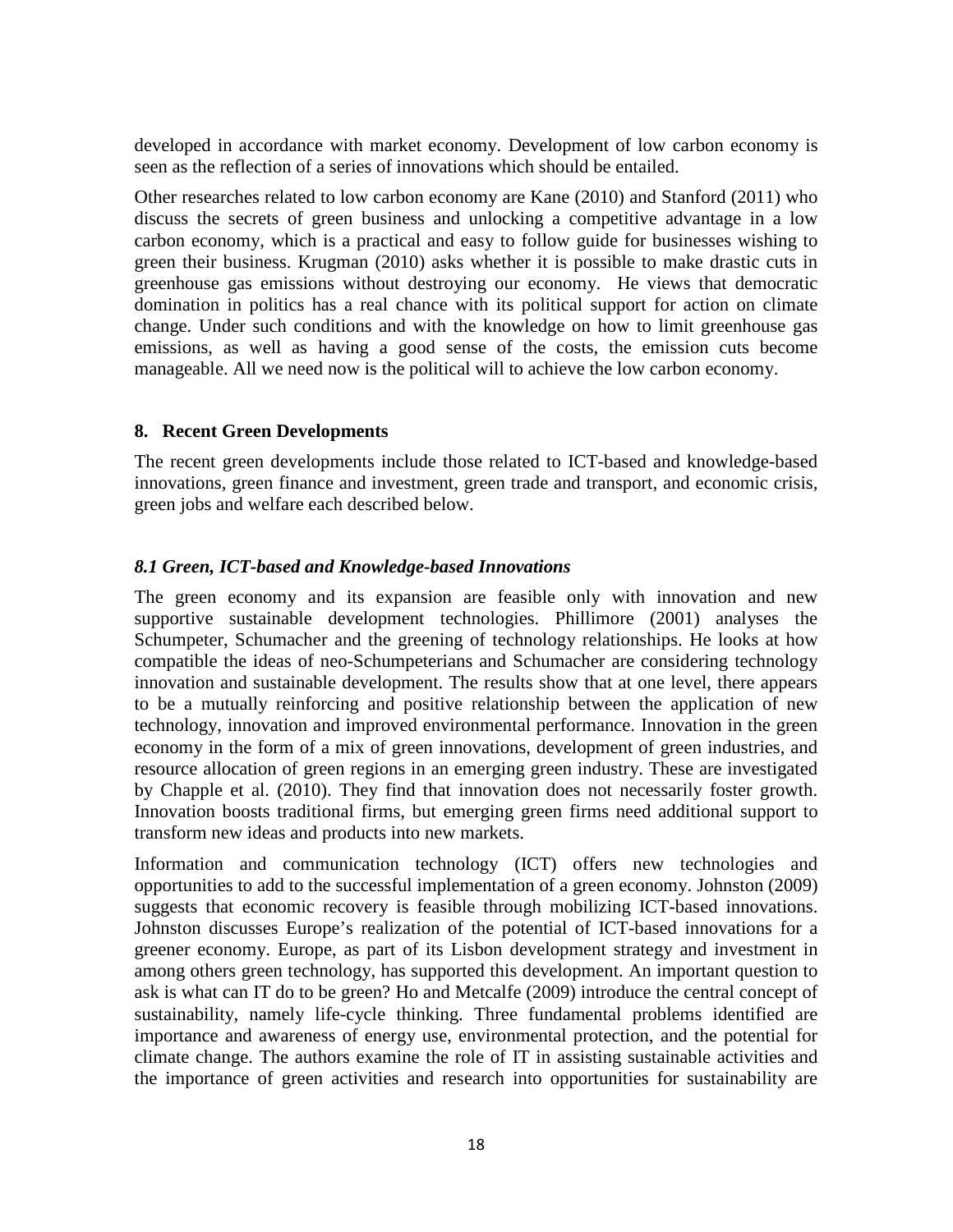emphasized. Engelbricht (2009) emphasize efforts towards a knowledge-based economy perspective on the current crisis such that it takes human nature seriously. In particular, it should incorporate psychological factors like Keynes' 'animal spirits'.

The pressure from climate change and environmental deterioration implies the necessity of growing the green economy globally. Henderson (2007) studies the strategies for global sustainability and growing the green economy which must address economic models driving today's globalization. Henderson mentions that technological innovation is needed to shift from fossil fuels consumption patterns to renewable energy, recycling and redesign of industrial processes. Chua and Oh (2011) discuss the green developments initiatives, focusing on the national Green Technology Policy and its impacts on economic, environment and social developments.

Sustainable city policy is also considered by Camagni et al. (1998) as an economyenvironment-technology nexus. They make the effort to highlight the development of intervention policies to achieve a balanced 'sustainable city development'. Another measure of popularizing the greening behavior of the general public is through education. As an example, Haigh (2005) suggests greening the university curriculum to appraise an international movement. Haigh discusses barriers to the declaration of the 'United Nations decade of education for sustainable development' program, offering occasion for higher education institutions around the world to 'green' their curricula.

#### *8.2 Green Finances and Investments, Trade, Transports and Infrastructures*

To green the economy requires investment in new energy and production technologies. Green finance and the sustainable development of economy are discussed by He et al. (2003). Green finance is considered as an important tendency of modern financial institutions in developed countries. The new development has a significant meaning for the ecoenvironment, economic development and financial institutions. Heinkel et al. (2001) study the effect of green investment on corporate behavior. They explore the effect of exclusionary ethical investing on corporate behavior. Community currencies are also seen as a small change for a green economy. Seyfang (2001) critically evaluates the impact and potential of a community currency for local money system known as the 'local exchange trading scheme' to contribute to sustainable local green development. Findings from a case study in the UK indicate that community currency is successful in allowing participants to make small changes in their lifestyles, consumption, and employment patterns towards sustainable local development. However, there are limitations of size, scope, funding and management to be overcome before the objective to be achieved effectively.

Conconi (2003) in a theoretical study presents an agency model of policy making to examine how green lobbies affect the determination of trade and environmental policies in two large countries that are linked by trade flows and trans-boundary pollution. They examine the impact of green lobbying on environmental policy outcomes, under alternative assumptions about the trade agreement and the decision-making process and governments acts. The focus is first on the policies adopted by two symmetric countries under the influence of national green lobbies and then Conconi extends the analysis to the case in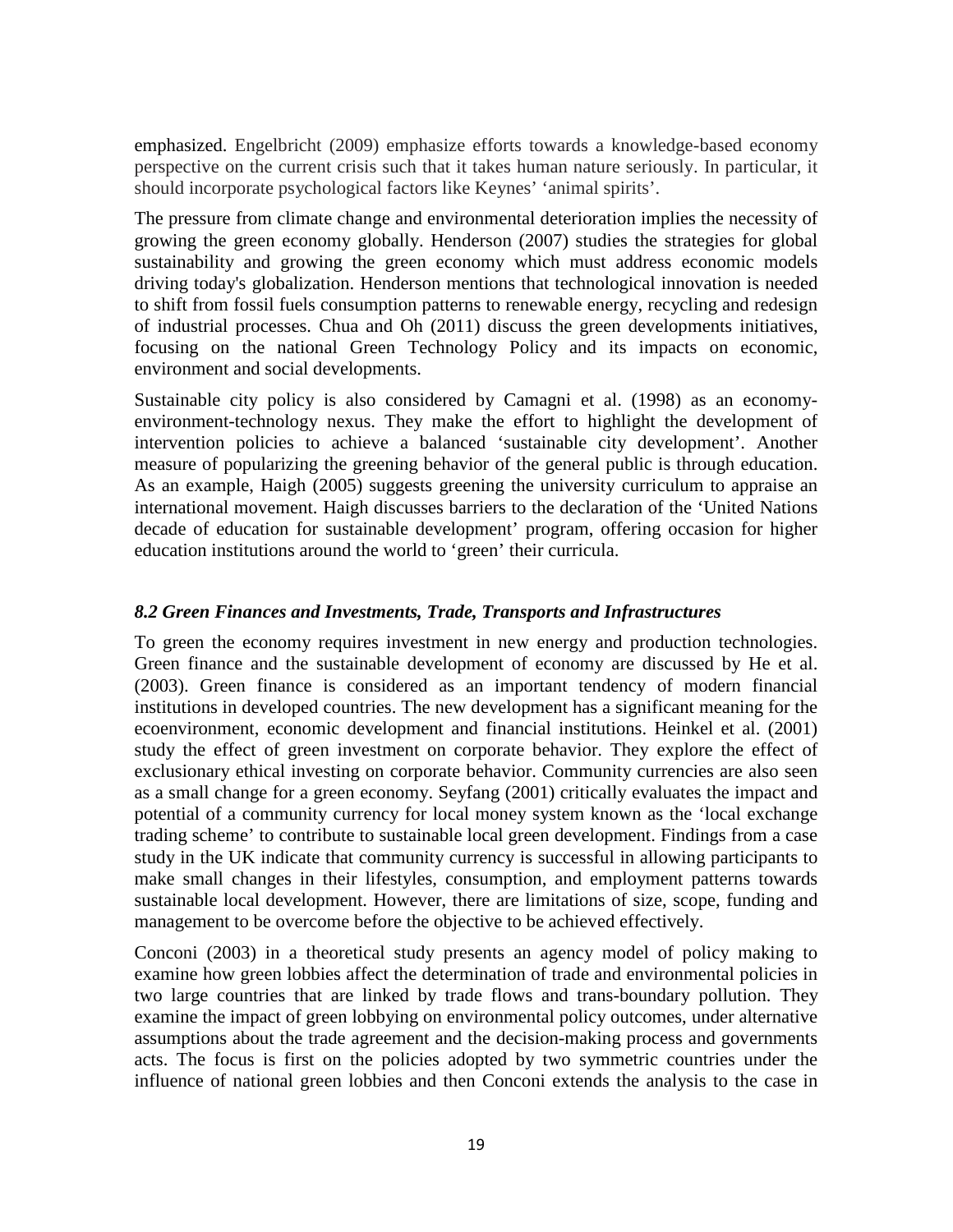which governments are influenced by an international green lobby. They also explore the implications of country asymmetries. They show that the impact of green lobbying on environmental policy outcomes depends on the cooperativeness of trade regimes, on coordination among environmental agencies, and on the size of the emission leakages and trans-boundary spillovers.

Maestad (1998) also investigates the efficiency of a green trade policy. Maestad derives conditions for environmental policy when there are foreign trade partner countries which fail to implement appropriate environmental regulations. At the international level, Conconi suggests that the existence of WTO rules restricts the ability of governments to use trade barriers. This implies the need for the creation of a World Environmental Organization. However, if WTO rules are not binding, unilateral policy-making could lead to efficient policy outcomes. At the regional level, the members of preferential trade agreements like the EU, NAFTA and ASEAN can establish environmental cooperation. Söderholm (2008) analyzes the political economy of establishing bilateral trade between trade partners in green certificate markets. Some of the economic principles of an integrated bilateral green certificates market are outlined and a number of critical issues for its effectiveness, stability and legitimacy are further discussed.

Greening transport is an important area requiring explaining urban transport policy change. In general, transport policy has proven highly resistant to required changes despite full awareness about the growing environmental problems linked to transportation. Hysing (2009) explains how this 'greening' became a possibility. As an example, three variables of change in the case of Oresund in Sweden proved highly important to understand the nature of the policy change. The three variables include new policy ideas of sustainable transport, reorganization of the local administration and the pressure of green policy entrepreneurs. A common denominator behind all these changes was the reformation of urban transport into a political issue and it politicization. The continuing importance of politics is an important lesson from this case.

In many countries production and population concentration is changing as a result of urbanization and its directions. As an effort towards greening the rust belt, Schilling and Logan (2008) develop a green infrastructure model for right-sizing America's shrinking cities. They define a set of strategies that the shrinking cities can use to revitalize urban environments, empower community residents, and stabilize the dysfunctional real estate markets. They conclude with a few observations about potential policy reforms and research ideas. Right-sizing will require new ways to plan, design, and rebuild communities. Policy makers need legislative reforms, better data and solid research to advance these policy reforms and devoting effort to improving the diffusion of these policy innovations.

#### *8.3 Green Economy, Economic Crisis, Jobs and Welfare*

As part of efforts towards a green welfare economy, the Ggreen Party in Sweden, since the 1998 parliamentary election, have supported a coalition government being granted influence over government policies (Elander, 2007). This has led to a greening of the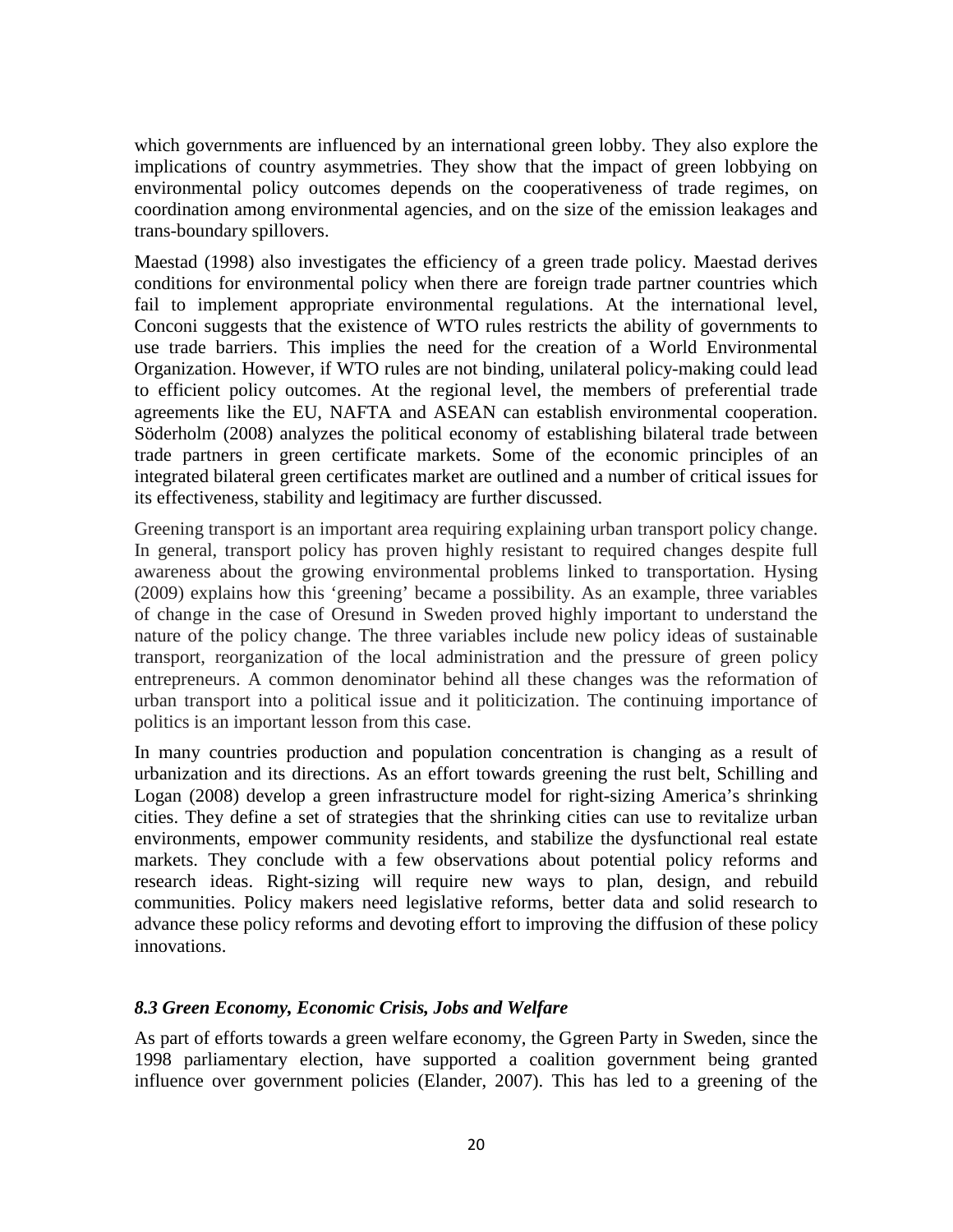economy. As another measure of participation in policy making, Almås (1994) explores the agricultural policy cycle and assesses the nexus relation between state regulation, the liberalist market economy, and welfare support for the farmers in Norway. Changes in the cycle of agricultural policy result in changes in the farmers' survival strategies. The findings show that there is more persistence than change and farmers adapt themselves to anticipated policy changes. As a consequence, farmers used less fertilizer and pesticides even before the policy of 'green liberalism' was implemented.

Green taxes and double dividends in a dynamic economy are investigated by Glomm et al. (2008). They examine a revenue neutral green tax reform along the lines of the double dividend hypothesis. Based on a dynamic general equilibrium model, they find that increasing gasoline taxes and using the revenue to reduce capital income taxes in the U.S. does deliver both types of welfare dividend gains in form of an efficiency dividend and a green dividend. However, they find that, given the householders' willingness to pay for improvements in air quality, the size of the green dividend is much smaller than the efficiency dividend.

In the aftermath of the global economic crisis, significant investments have been made in green economy to create jobs in U.S. and Europe. Evidence of direct job creation effects of such investments is rare. There is suspicion that if any jobs are created, they are in low skill areas with temporary character and those less important for economic growth. Mehmet (1995) is a study that investigated employment creation and green development strategy in Indonesia. Mehmet argues for close ties between sustainable development and employment creating development.

Gai et al. (2011) investigates whether the relationship between green economy and green jobs is a myth or reality? This paper analyzes the direct and indirect employment impacts of two main greenhouse gas mitigation policies on the power generation sector in China. It proves that it is not simple to determine whether the policies bring more jobs. It is asserted that to ensure the co-existence of green economy and green jobs, policy makers should further promote renewable technologies. In addition, a matching of educational system and personnel structure is also needed.

Promoting the corporate social responsibility for a green economy and innovative jobs are among areas of interest with potential to be developed. Pop et al. (2011) analyze the role of social capital and promoting active aging in order to assure corporate social responsibility at national and international levels. It is considered as an efficient tool in combating the actual state of the economy in EU and in shifting to the new economy. As an outcome, the measure is expected in an integrated way to capitalize upon the knowledge, competences and abilities of the seniors. It could also create new innovative jobs and reinforce cooperation to promote green economy.

There is suspicion that the international community has been trying to get rid of the financial crisis, but it might further deteriorate the environmental crisis. The new approaches to the green economy of China focus on the multiple of crises. China has been got caught up in among others – environmental crisis, currency crisis, food and water resource crisis and ecological environment protection system crisis in the process of recent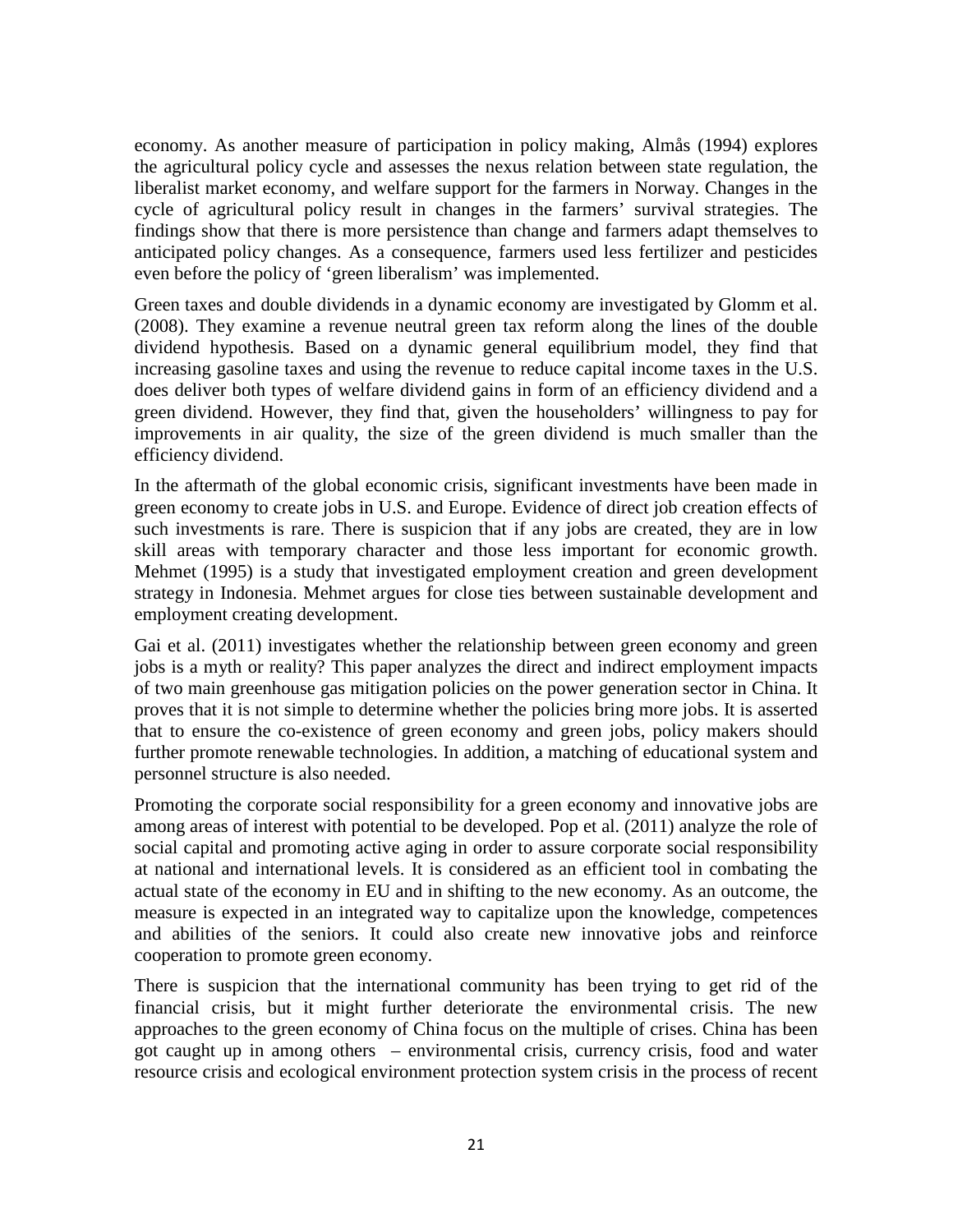decades of the rapid development of the economy. With the severity of global environment and development problems, the green economy draws more attention. The keys are to formulate policies and systems to save energy, reduce the emission and develop new energy sources. This will help to usher into the ecological civilization, along the road of green economy. Jia et al. (2011) suggest the need to design the strategy and propel China toward ecological civilization accounting for the multiple dimensions of the crisis. Yang and Chen (2009) view the greening economy as a key solution to the global economic crisis. They mention that although the UN called for a Global Green New Deal as a response to the current financial and economic crisis and green stimulus incentives, there is no consensus on whether such green incentives will serve as a solution to the crisis or not.

The multiplicity of the crisis is called *trilemma* by Altwater (2009) by referring to the world economy, the financial crisis, and ecological sustainability. Capra and Henderson (2009) propose a qualitative growth approach which is a conceptual framework for finding solutions to our current crisis. The proposed approach should be economically sound, ecologically sustainable, and socially just. This global transition from environmental destruction to ecological sustainability is no longer a conceptual, nor a technical problem, but a problem of values and political will.

Engelbricht (2009) focuses upon a knowledge-based economy perspective on the current crisis. It is expected to take human nature seriously. It incorporates psychological factors like Keynes' animal spirits. Development of a taxonomy recognizing the diversity of such economy should be accompanied by a reassessment of conventional welfare economics and the development of a new system that takes account of insights from research on subjective well-being and human behavior. Das (2002) in studying the relationship between green revolution and poverty reduction, examines the relation between technology and society, and critically reviews the positive and negative benefits of green economy on the poor in India. It is recommended that the association between poverty levels and the green revolution should be accepted with caution.

#### **9. Summary of Green Developments Tendencies**

Market economy focuses narrowly on technologies that produce marketable products and enhance productivity and profits. This productivity and profit trap is not conductive with environment and sustainability. Green ideology is about the nexus of justice, nature and political economy. It is not yet researched well, as the critique of contemporary industrial society is a relatively new and crucial phenomenon. Ecological and economic theories are developing to describe what should green GDP account for considering nonmarket benefits of nature. The European Commission efforts seem to be a step in the right direction to restructure its relationship with the civil society organizations to facilitate their active participation in green decision making that combines ecological modernization and economic security.

Green pressure shows the increase in concern over the environment. It has powered the green economy efforts which are evident from analysis of the electoral success of several green parties in Europe. The resulted green economy development strategy is shaping the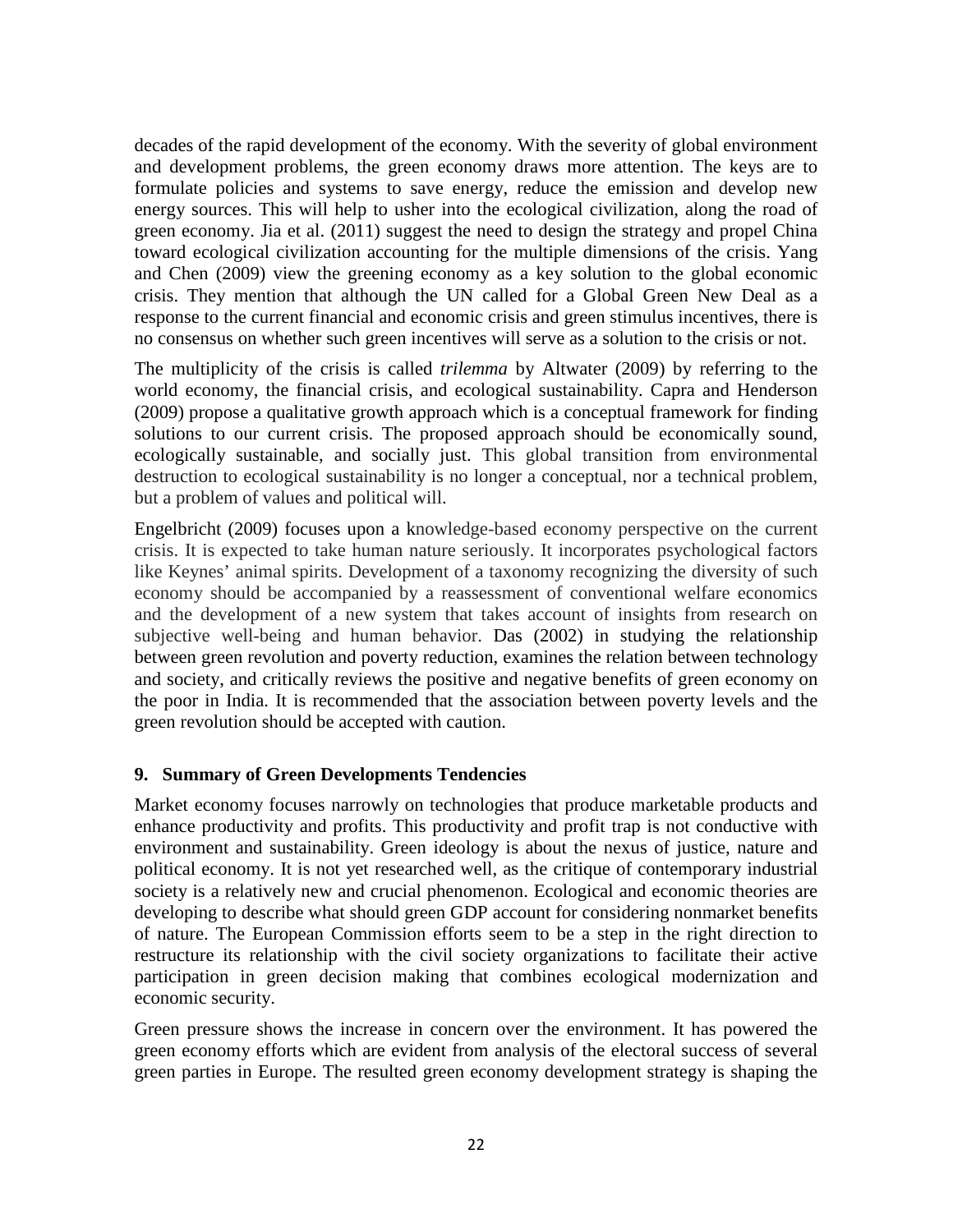direction that green economy optimally should follow. It concentrates particularly on the industrial system and its relationship to environmental politics. A desire has been growing to understand the link between economy and ecology towards sustainable development and the application of an integrated economic-ecological method and analysis. The emergence of sustainable city policy is one measure that highlights the development of intervention and integrated policies to achieve a balanced and sustainable city development. This gradually is developing into a sustainable economy that is less harmful to environment and more easily applicable.

The resource-environment problems in process industry have implied special emphasis on primary energy supply, energy use efficiency, energy consumption mode, material use and waste emission. Efforts are also made to eliminate green barriers to implement circular production processes and clean production techniques. Circular economy is developed as a national policy for sustainable development to deal with the environment effects of China's economic miracle. This is emerging as an economic strategy rather than a purely environmental strategy. Despite great interest in and its superiority, circular and traditional economies will coexist. A comparison and analysis between the two systems helps to assess the nature of their coexistence and the speed of substitution. CE parallel implementation at the firm, industry and national levels to address environmental degradation and resource scarcity is assessed as promising. However, different measures of promotion of a CE, and developing and strengthening its driving forces, are required to attain a sustainable development path.

The agricultural policy cycle is aiming at the nexus between regulation, the market economy, and support to the farmers with environment in focus. The main challenge is to produce enough food that can feed the world's growing population. Green economy, as a sustainable and effective approach, is to improve economic development, to control environmental deterioration and to increase yield without deteriorating regional disparity, vulnerability and famine conditions. A quality-based model for green product development which addresses environmental issues through product design and innovation is receiving attention from customers, industries and states. Green technology adoption trends should play an important role in sustaining productivity growth. Green business is a new perspective upon management and business ethics. The growing greening of industry network is another example of a contemporary environmental social movement. The political economy of international green certificate markets is also a major step towards ecopolitical economy of the green economy.

The accelerating environmental degradation has led to a growing public awareness of environmental issues serving as a driving force upon development of ways like CE. The composition, goals, and practices of some social actors and green citizenship in the green economy movement are crucial for the development of green capacities and their implementations. Green waves and globalization is moving towards equity and environmental justice. Studies of green movement perceptions and behavioral intentions are important. Green chemistry as social movement provide conditions under which segments of civil society can participate in social movements. The social movements by being granted influence over government policies can improve upon the optimal policy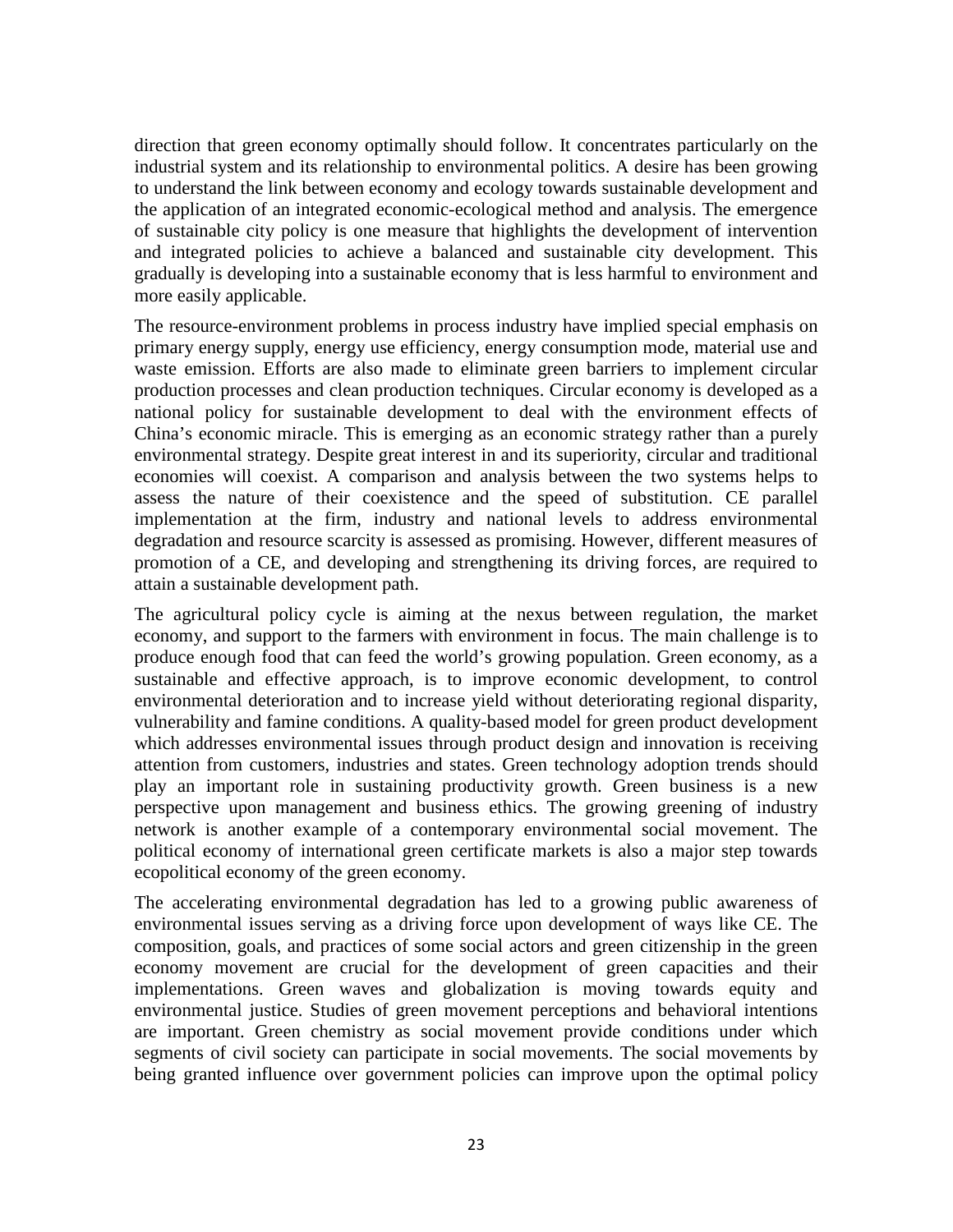model of promoting green economy. Considering issues of equality, examinations of relation between technology and society can shed lights on the positive and negative benefits of green economy on the poor and marginalized.

A green hydrogen economy as a path for countries to be energy independent and seeking a renewable future is increasingly emphasized. More efficient portable power systems are among other measures. A sizable decline in energy intensity, technical efficiency improvements, and shifts in economic activity among economic sectors have also been achieved. Energy conservation in China's process industries and green or renewable energy market development in Germany emphasize effective public policy and emerging green customer demand. The political economy of green taxation addresses the role of politics in environmental policymaking. However, the theories of regulation are still not sufficiently developed to have a strong environmental orientation. Energy taxes are designed to control energy consumption, and to assist the achievement of climate change control targets. Green taxes are expected to provide double dividend in forms of efficiency and green dividends.

Low-carbon economy is emerging as a basic economic development pattern, the inevitable choice to tackle global warming and the way to achieve the goal of sustainable development. A co-evolutionary transition to a sustainable low carbon economy within a multi-level micro–meso–macro perspective is desirable. In building a green economy, climate scientists suggest to do something about emissions of carbon dioxide and other greenhouse gases by weaning our economy from the use of fossil fuels. However, despite the benefits of such measures, there is a fear that rapid and drastic cuts in greenhouse-gas emissions would harm our economy. The market and food security consequence of rapid expansion in demand for liquid biofuels is another source of concern.

Innovation in the green economy is in the form of a mix of green innovation, industries, and regions. There is a desire to realize the potential of ICT-based innovations not only as measure of economic recovery, but also for a greener economy. It is important that there is a mutually reinforcing and positive relationship between the application of new technology, innovation and improved environmental performance. Growing the green economy globally require innovation technologies and strategies for global sustainability. Consistent with global sustainability strategies, the national green technology policy and their impacts on economic, environment and social developments need to be focused upon. Sustainable city policy and greening university curriculum are among measures in line with an economy-environment-technology-education nexus to achieve balanced sustainable development.

Green finance is an important tendency of modern financial institutions with significant implications for sustainable development of the economy and its effects on corporate behavior and social responsibility. In this regard, community currencies, if managed well, can contribute to sustainable local development. Green finance is also linked to green trade, transport and infrastructure and is impacted by green movements, lobbies and policies. Green trade policy also encourages foreign countries that fail to implement appropriate environmental regulations to *act* green. Greening transport and in particular urban transport policy and its changes are becoming possible due to growing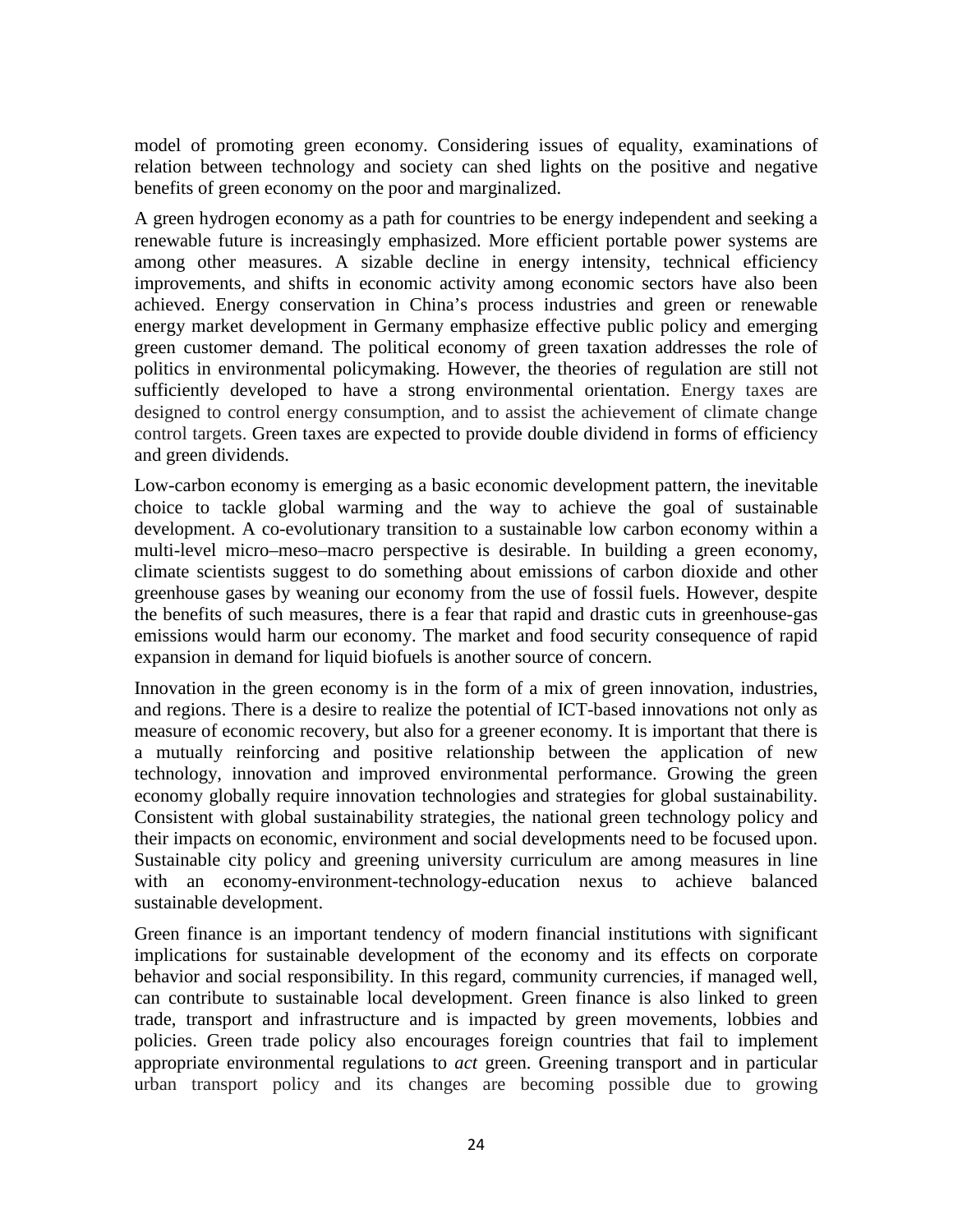environmental problems and concerns. This has even impacted the issue of right-sizing the cities and optimal green infrastructure to sustainable development.

New research show that large shares of consumers have strong inclinations to buy earthsustainable food products. Consumers have also shown high willingness to pay a premium for green products, initiatives and practices of services like the hotel industry. Development of quality-based models for green products and markets might become a success. They address environmental issues through product design and innovation, as opposed to the traditional end-of-pipe-control approach. Among other measures are green payments for nonpoint pollution control to reduce agricultural nonpoint-source pollution.

The green national product implies adjustment of the national product for the value of environmental damages. Green accounting can be used for assessment of the sustainability of economic activities and growth. This shows that the negative scale effect of economic growth on the environment can be compensated by increasing the weight of less polluting productions and by a technical progress favorable to the environment. This is in line with the concept of qualitative growth aiming at finding solutions to our current crisis that are economically sound, ecologically sustainable, and socially just. A productivity trap should be avoided that arises from the systematic pursuit of higher labor productivity. Development of research on green economy needs to be utilized to managing the shift towards green productivity and green GDP measuring of the national economy.

The growing green parties are being granted influence over governmental green and welfare policies. The literature on the Green Revolution and poverty show evidence of the relationship between technology and society and their benefits on the poor. In recent years corporate social responsibility is being promoted for a green economy and innovative jobs. It is considered an efficient tool in combating the recession and in shifting to the new economy with strong green elements. Employment creation and green development strategy argues for close ties between sustainable developments at different levels of aggregation.

However, measures to reduce impact of economic crisis might deteriorate the environment. There is no consensus that greening economy serves as a solution to the crisis, but undoubtedly it impacts the environment and sustainability. The ultimate objective must be to find solutions to the crisis of the world economy, the financial crisis, and ecological sustainability that are economically sound, ecologically sustainable, and socially just both within and between regions and countries. The active participation of different stakeholders in decisions, as well as strong and efficient national and international monitoring organizations will determine the quality of this critical and life-changing outcome.

#### **Acknowledgement**

The author gratefully acknowledges receipt of research grant from the Sogang University Climate Changes and Economic Diagnoses (SRF).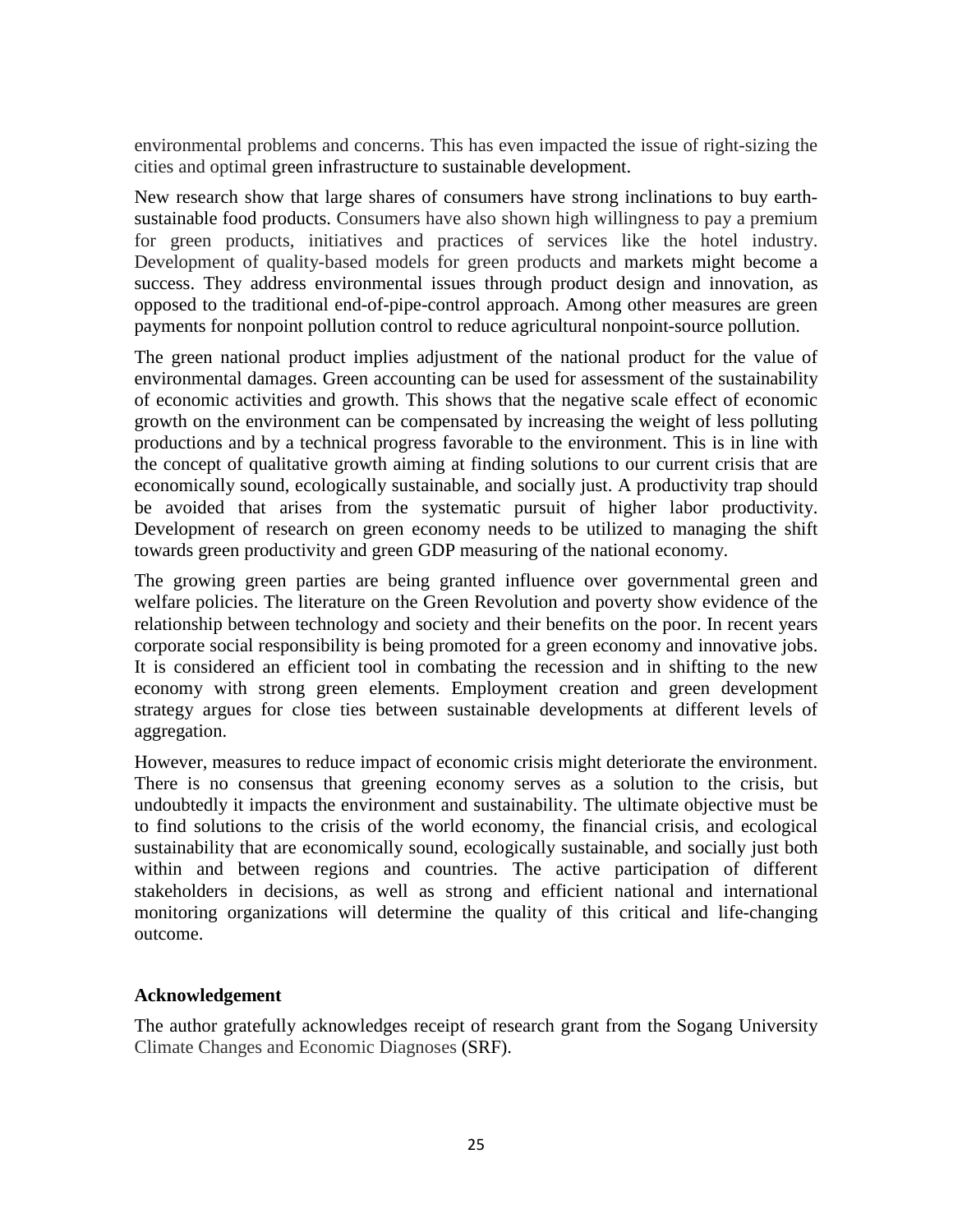#### **References**

- Aaheim A. and K. Nybory (1995). On the interpretation and applicability of a "Green National Product". *Review of Income and Wealth* 41(1), 57-71.
- Abolhosseini S. (2014). The impact of renewable energy development on carbon emission reduction, Ph.D. Thesis in Engineering, TEMEP, College of Engineering, Seoul National University.
- Adams W.M. (2001). Green development: environment and sustainability in the Third World, New York: Routledge.
- Almås R. (1994). The rise and fallof agricultural policy cycles: From planned economy to green liberalism. *Journal of Rural Studies* 10(1), 15-25.
- Altvater E. (2009). World economy, the financial crisis, and ecological sustainability  $A$ trilemma. *Capitalism Nature Socialism* 10(4), 37-68.
- Archibugi F. and P. Nijkamp (1989). Eds, Economy and ecology: Towards sustainable development, Kluwer, Dordrecht.
- Asheim G.B. (1997). Adjusting green NNP to measure sustainability, *Scandinavian Journal of Economics* 99(3), 355-370.
- Baksi S. and C. Green (2007). Calculating economy-wide energy intensity decline rate: The role of sectoral output and energy shares. *Energy Policy* 35, 6457–6466.
- Barry J. (2001). Justice, nature and political economy. *Economy and Society* 30(3), 381- 394.
- Barry J. (2007). A model of green political economy: From ecological modernisation to economic security. *International Journal of Green Economics* 1(3-4), 446-464.
- Bartelmus P. (2013). The future we want: Green growth or sustainable development? *Environmental Development* 7, 165-170.
- Bartelmus P. (1999). Green accounting for a sustainable economy: Policy use and analysis of environmental accounts in the Philippines. *Ecological Economics* 29, 155-170.
- Boyd J. (2007). Nonmarket benefits of nature: What should be counted in green GDP? *Ecological Economics* 61, 716-723.
- Cai W., C. Wang, J. Chen and S. Wang (2011). Green economy and green jobs: Myth or reality? The case of China's power generation sector. *Energy* 36, 5994-6003.
- Cairns R.D. (2002). Green national income and expenditure. *The Canadian Journal of Economics* 35(1), 1-15.
- Camagni R., R. Capello and P. Nijkamp (1998). Towards sustainable city policy: an economy-environment technology nexus. *Ecological Economics* 24, 103-118.
- Capra F. and H. Henderson (2009), Qualititatibe growth, the institute of chartered accountants in England and Wales.
- Carfi D. and D. Schiliro (2012). A cooperative model for the green economy. *Economic Modelling* 29, 1215-1219.
- Carraro C., A. Favero and E. Massetti (2012). Investments and public finance in a green, low carbon, economy. *Energy Economics* 34, 515-528.
- Chakravarti A.K. (1973). Green Revolution in India. *Annals of the Association of American Geographers* 63(3), 319-330.
- Chapple K., C. Kroll, T.W. Lester and S. Montero (2010). Innovation in the green economy, Industry Study Association.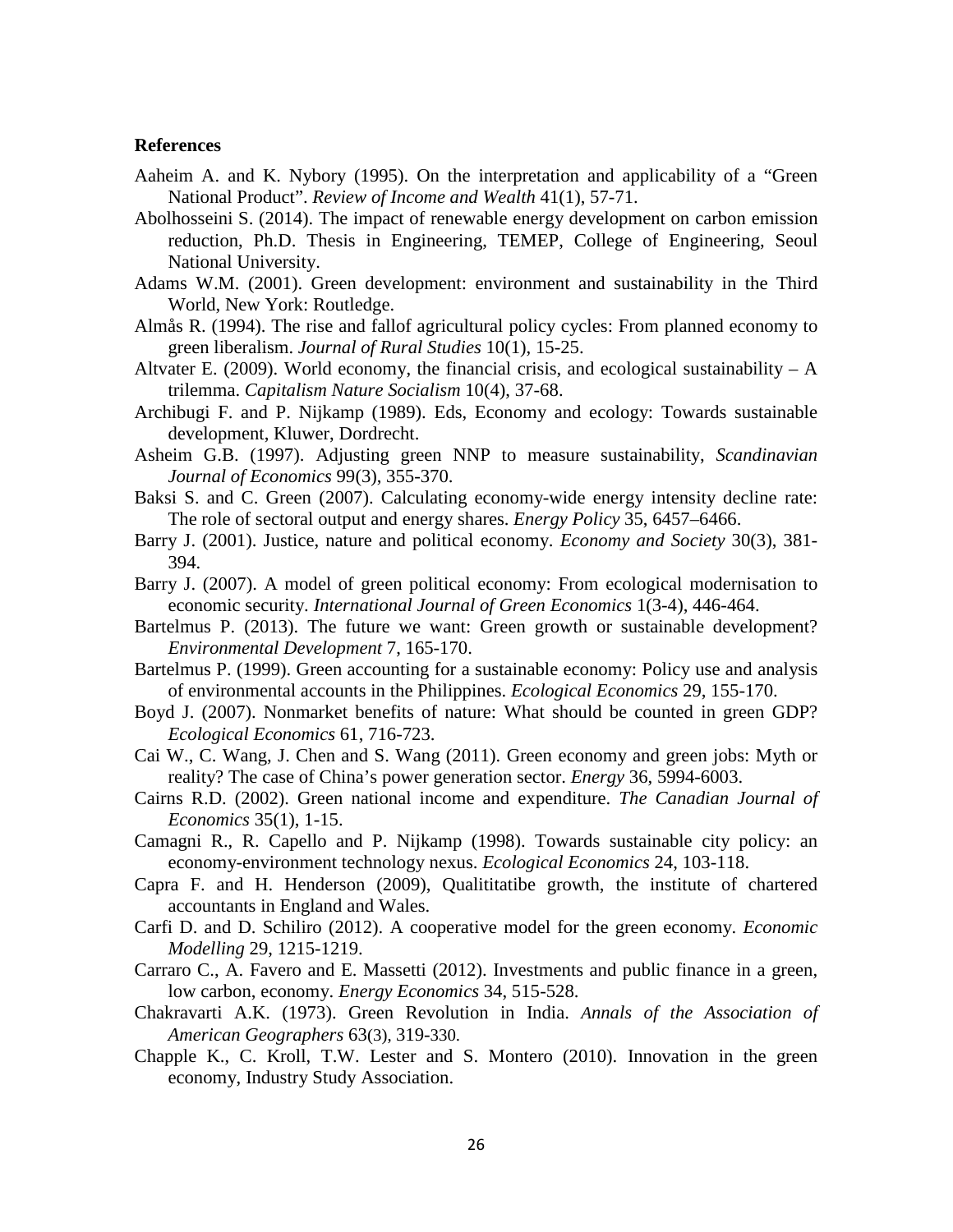- Chen C. (2001). Design for the environment: A quality-based model for green product development, *Management Science* 47(2), 250-263.
- Chen H. (2008). On the optimal policy model of promoting green economy, *Economic Geography* 28(4), 598-602.
- Ciocirlan C.E. and B. Yandle (2003). The political economy of green taxation in the OECD countries. *European Journal of Law and Economics* 15, 203-218.
- Chua S.C. and T.H. Oh (2011). Green progress and prospect in Malaysia. *Renewable and Sustainable Energy Reviews* 15, 2850-2861.
- Chuanjiang L. and F. Ya (2011). Low-carbon economy; Theoretical study and development path choice in China. *Energy Procedia* 5, 487-493.
- Clark W.C. and J. Rifkin (2006). A green hydrogen economy. *Energy Policy* 34, 2630-639.
- Conconi P. (2003). Green lobbies and transboundary pollution in large open economies. *Journal of International Economics* 59, 399-422.
- Das R.J. (2002). The green revolution and poverty theoretical and empirical examinations of relation between technology and society. *Geoforum* 33, 55-72.
- Dawe D. (1998). Reenergizing the green revolution in Rice. *American Journal of Agricultural Economics* 80(5), 948-953.
- Despommier D. (2013). Farming [up the city: the rise of urban vertical farms.](http://www.sciencedirect.com/science/article/pii/S016777991300070X) *Trends in Biotechnology* 31(7), 388-389.
- Dow S. (2011). Fuel cells and LEDs combine to light the way towards the green economy. *Fuel Cell Bulletin*, August 2011, 12-14.
- Edwards P.E.T., A.E. Sutton-Grier and G.E. Coyle (2013). Investing in nature: Restoring coastal habitat blue infrastructure and green job creation. *Marine Policy* 38, 65-71.
- Elander I. (2007). Towards a green welfare economy the green party in Sweden since the 1998 parliamentary election. *Environmental Politics* 9(3), 137-144.
- Engelbricht H.J. (2009). Pathological knowledge-based economies: towards a knowledgebased economy perspective on the current crisis. *Prometheus* 27(4), 403-414.
- Eyraud L., B. Clements and A. Wane (2013). Green investment: Trends and determinants. *Energy Policy* 60, 852-865.
- Färe, R., S. Grosskopf and Jr. C.A. Pasurka (2001). Accounting for air pollution emissions in measures of state manufacturing productivity growth. *Journal of Regional Science* 41(3), 381-409.
- Faxla-Raymond N., E. Svendsen and L.K. Campbell (2013). From job training to green jobs: A case study of a young adult employment program centered on environmental restoration in New York City, USA. *Urban Forestry and Urban Greening* 12(3), 287- 295.
- Fonseca S.A. and C.J.C. Jabbour (2012). Assessment of business incubator' green performance: A framework and its application to Brazilian cases. *Technovation* 32, 122-132.
- Foster A.D. and M.R. Rosenzweig (1996). Technical change and human capital returns and investments: Evidence from the green revolution. *American Economic Review* 86(4), 931-953.
- Foxon T.J. (2011). A coevolutionary framework for analyzing a transition to a sustainable low carbon economy. *Ecological Economics* 70(12), 2258-2267.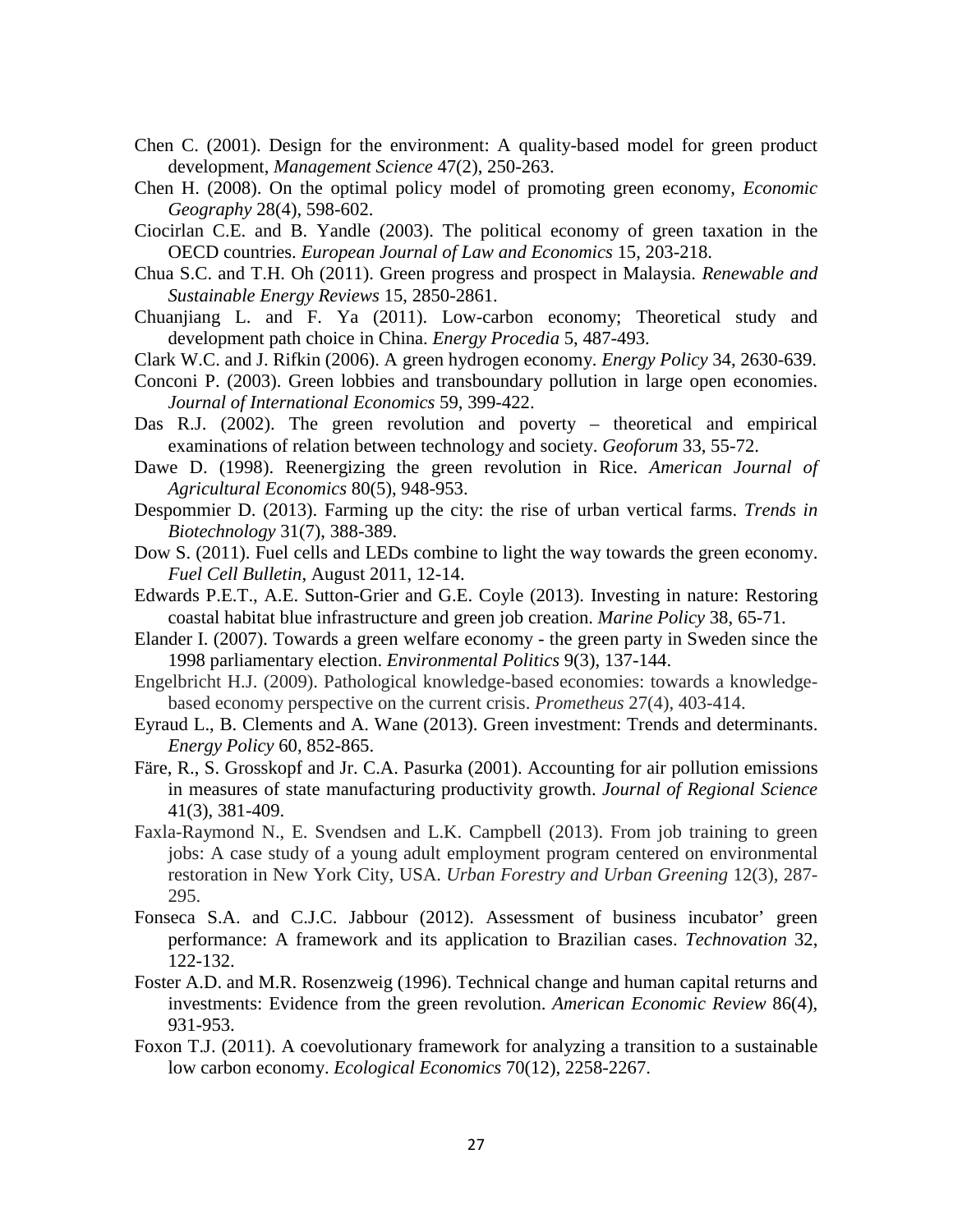- Gai C., C. Wang, J. Chen and S. Wang (2011). The relationship between green economy and green jobs: myth or reality? The case of China's power generation sector. *Energy* 36(10), 5994-6003.
- Geng Y., J. Fu, J. Sarkis and B. Xue (2011). Towards a national circular economy indicator system in China: an evaluation and critical analysis. *Journal of Cleaner Production* xx, 1-11.
- Geng Y. Q. Zhu, B. Doberstein and T. Fujita (2009). Implementing China's circular economy concept at the regional level: A review of progress in Dalian, China. *Water Management* 29, 996-1002.
- Geng Y. and B. Doberstein (2008). Developing the circular economy in China: Challenges and opportunities for achieving 'leapfrog development'. *International Journal of Sustainable Development & World Ecology* 15. 231-239.
- Glomm G., D. Kawaguchi and F. Sepulveda (2008). Green taxes and double dividends in a dynamic economy. *Journal of Policy Modeling* 30, 19–32.
- Gollin D., M. Morris and D. Byerlee (2005). Technology adoption in intensive post-green revolution systems. *American Journal of Agricultural Economics* 87(5), 1310-1316.
- Green J. (2009). The elusive green economy. *Ideas: Energy & Environment*, July/August 2009 Atlantic,
- Greenwood D. (2007). The halfway house: Democracy, complexity, and the limits to markets in green political economy. *Environmental Politics* 16(1), 73-91.
- Grover R.B. (2013). Green growth and role of nuclear power: A perspective from India. *Energy Strategy Reviews* 1, 255-260.
- Haigh M. (2005). Greening the university curriculum: appraising an international movement. *Journal of Geography in Higher Education* 29(1), 31-48.
- Hartman H. (1996). Myths and realities of the "new" green economy. *Environmental Quality Management* 6(2), 47-55.
- He J.K., Jiang T. and W. Wang (2003). "Green finance" and the sustainable development of economy. *Green Economy* 00, 78-81.
- Heberling M.T., J.J. Templeton and S. Wu (2012). Green net regional product for the San Luis Basin, Colorado: An economic measure of regional sustainability. *Journal of Environmental Management* 111, 287-297.
- Heinkel R., A. Kraus and J. Zechner (2001). The effect of green investment on corporate finance. *Journal of Financial and Quantitative Analysis* 36, 431-449.
- Henderson H. (2007). Growing the green economy globally. *International Journal of Green Economics* 1(3-4), 276-298.
- Heshmati A. (2014). Demand, customer base-line and demand response in the electricity market: A Survey. *Journal of Economic Surveys*, in Press.
- Ho S.M. and C.F. Metsalfe (2009). Life-cycle thinking: What can IT do to be green? *iConference'09*, Feb 8-11, 2009, Chapel Hill, NC, USA.
- Horan T.D., J.S. Shortle and D.G. Abler (1999). Green payments for nonpoint pollution control. *American Journal of Agricultural Economics* 81(5), 1210-1215.
- Horlings L.J. and T.K. Marsden (2011). Towards the real green revolution? Exploring the conceptual dimensions of a new ecological modernisation of agriculture that could 'feed the world'. *Global Environmental Change* 21, 441-452.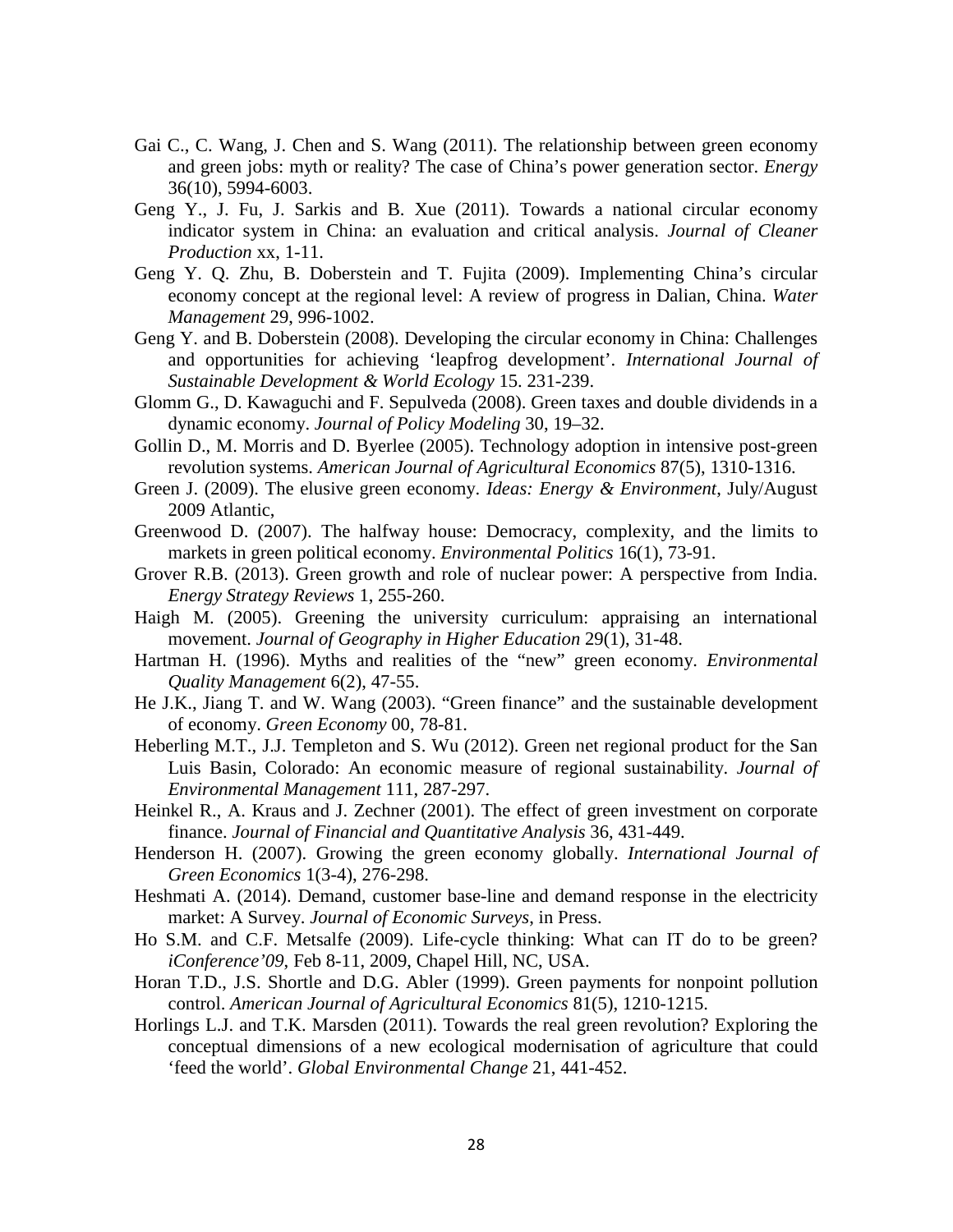- Huang L.H., W.X. Lin, Y.C. Guo and F.Y. Chen (2002). Green economy and sustainable development. *Chinese Journal of Eco-Agriculture* 10(2), 139-140.
- Hunold C. (2007). Green political theory and the European Union: The case for a nonintegrated civil society. *Environmental Politics* 14(3), 324-343.
- Hysing E. (2009). Greening transport explaining urban transport policy change. *Journal of Environmental Policy and Planning* 11(3), 243-261.
- Jackson T. and P. Victor (2011). Productivity and work in the 'green economy' some theoretical reflections and empirical tests. *Environmental Innovation and Societal Transitions* 1, 101-108.
- Jacobs M. (1991). The green economy: Environment, sustainable development and the politics of the future, Pluto Press, Concord, MA 1991/Westview Press, Boulder CO, 1993.
- Jamison A. (2001). Environmentalism in an entrepreneurial age: reflections on the greening of industry network. *Journal of Environmental Policy and Planning* 3(1), 1- 13.
- Jia X., Q. Sun and Y. Gao (2011). New approaches to the green economy of China in the multiple crisis. *Energy Procedia* 5, 1365-1370.
- Jiang Y. and L.J. Zhou (2012). Study on green supply chain management based on circular economy. *Physics Procedia* 25, 1682-1688.
- Johnston P. (2009). Economic recovery to a greener economy: mobilizing ICT-based innovations, Policy Brief, European Policy Centre, July 2009.
- Johnson D.B. (2008). Green businesses: perspectives from management and business ethics. *Society and Natural Resources* 11, 259-266.
- Kane G. (2010). The three secrets of green business: Unlocking competitive advantage in a low carbon economy, Earthscan, Lodon.
- Kang K.H., L. Stein, C.Y. Heo and S. Lee (2011). Customers' willingness to pay for green initiatives for the hotel industry. *International Journal of Hospitality Management* 31(2), 564-572.
- Klooster D. (2003). Book Review, Green Development: Environment and Sustainability in the Third World, W. M. Adams, 2nd Rev. Ed., New York: Routledge, 2001, *Professional Geongrapher* 55(1), 112-114.
- Kosoy N., P.G. Brown, K. Bosselman, A. Duraiappah, B. Mackey, J. Martinez-Alier, D. Rogers and R. Thomson (2012). Pillars for a flourishing earth: planetary boundaries, economic growth delusion and green economy. *Current Opinion in Environmental Sustainability* 4, 74-79.
- Kotchen M.J. (2003). green markets and private provision of public goods, Williams College, Unpublished.
- Krugman P. (2010). Building a green economy, New York Times, April 5, 2010.
- Lee D.H., S.Y. Park, J.C. Hong, S.J. Choi and J.W. Kim (2013). Analysis of the energy and environmental effects of green car deployment by an integrating energy system model with a forecasting model. *Applied Energy* 103, 306-316.
- Lehtinen A.A. (2007). Green waves' and globalization: A Nordic view on environmental justice. *Norwegian Journal of Geography* 60(1), 46-56.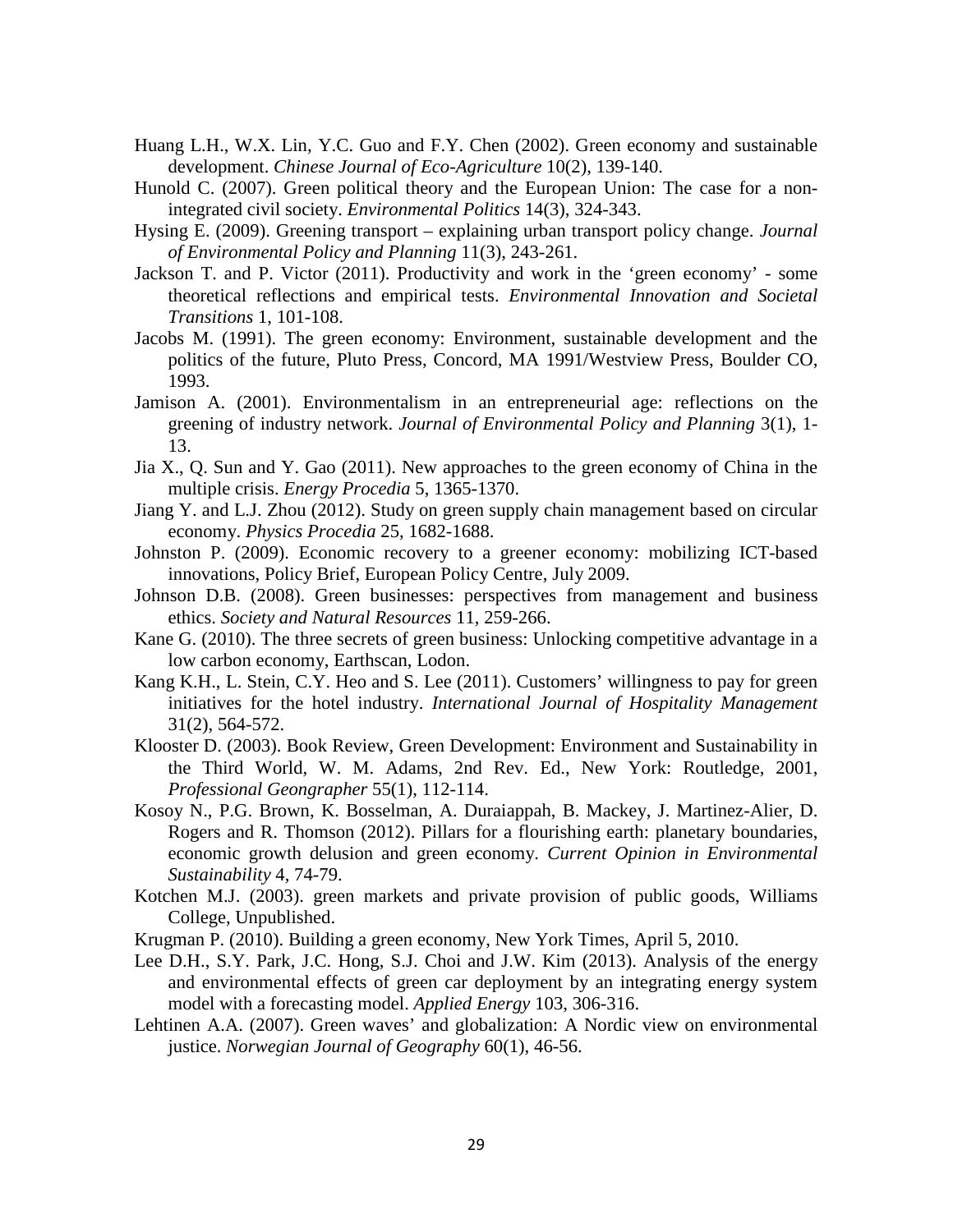- Li. H., W. Bao, C. Hu, Y. Zhang and H. Xu (2010). Energy conservation and circular economy in China's process industry. *Energy* 35, 4273-4281.
- Li J., S.J. Hartman and S.M.L. Zee (2009). A study of green movement perceptions and bebavioural intentions. *International Journal of Sustainable Economy* 1(2), 133-143.
- Li R.H. and C.H. Su (2012). Evaluation of the circular economy development level of Chinese chemical enterprises. *Procedia Environmental Sciences* 13, 1595-1601.
- Li S. (2012). The research on quantitative evaluation of circular economy based on waste input-output analysis. *Procedia Environmental Science* 12, 65-71.
- Li X. and Y. Li (2011). Driving forces on China's circular economy: from government's perspectives. *Energy Procedia* 5, 297-301.
- Lin E.Y.Y., P.Y. Chen and C.C. Chen (2013). Measuring green productivity of country: a generalized metafrontier Malmquist productivity index approach. *Energy* 55, 340-353.
- Linares P. and X. Labandeira (2010). Energy efficiency: economics and policy. *Journal of Economic Surveys* 24(3), 573-592.
- Maestad O. (1998). On the efficiency of green trade policy. *Environmental and Resource Economics* 11, 1-18.
- Margulis L. and R. Fester (1991). Eds. Symbiosis as a source of evolutionary innovation: Speciation and morphogenesis. The MIT Press.
- Matthews J.H. and F. Boltz (2012). The shifting boundaries of sustainability science: Are we doomed yet? *PLoS Biology* 10(6), e1001344.
- McCulloch A. (2008). Green pressure. *Contemporary Record* 4(3), 10-12.
- Mehmet O. (1995). Employment creation and green development strategy. *Ecological Economics* 15, 11-19.
- Mendonca M., D. Jacobs and B. Sovacool (2010). Powering the green economy the feedin tariff handbook, Earthscan, London.
- Mellor M. (2006). Ecofeminist political economy. *International Journal of Green Economics* 1(1/2), 139-150.
- Midilli A., I. Dincer and M. Ay (2006). Green energy strategies for sustainable development. *Energy Policy* 34, 3623–3633.
- Mohanty R.P. and S.G. Deshmukh (1998). Managing green productivity: some strategic directions. *Production Planning and Control* 9(7), 624-633.
- Musu I. (2010). Green Economy: great expectation or big illusion?, Working Paper No.1, 2010, University of Venice.
- Muuller-Rommet F. (2007). Explaining the electoral success of green parties: A crossnational analysis. *Environmental Politics* 7(4), 145-154.
- Nelson G.C. and R.D. Robertson (2008). Green gold or green wash: environmental consequences of biofuels in the developing world. *Review of Agricultural Economics*, 30, 517-529.
- Oates W.E. (1995). Green taxes: Can we protect the environment and improve the tax system at the same time? *Southern Economic Journal* 61(4), 915-922.
- Oh D.H. and A. Heshmati (2010). A sequential Malmquist-Luenberger productivity index: Environmentally sensitive productivity growth considering the progressive nature of technology. *Energy Economics* 32(6), 1345-1355 (SSCI).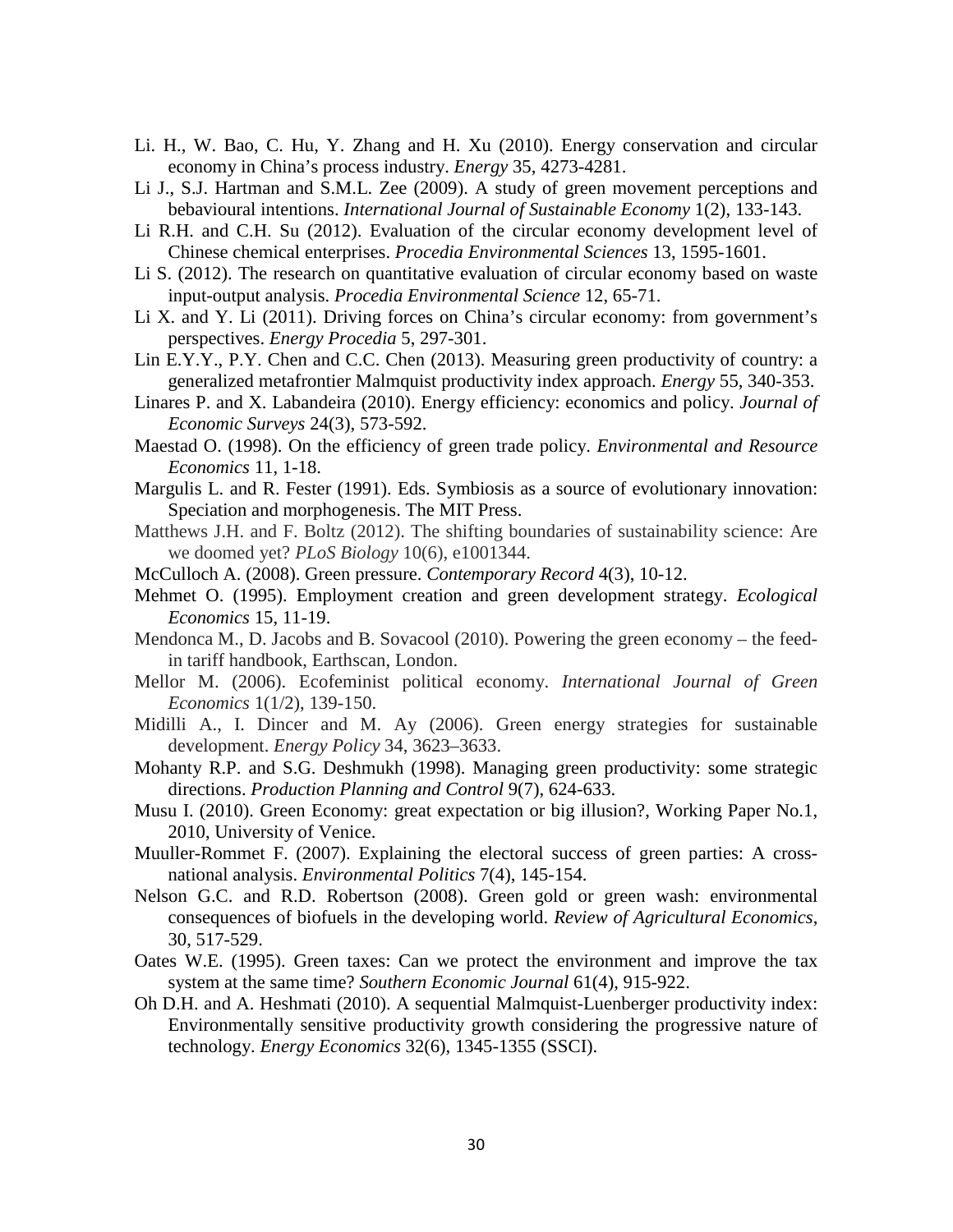- Opschoor H. (1991). Book Review, The green economics: Environment, sustainable development and the policies of the future, M. Jacobs, Pluto Press, Concord, MA, 1991/Westview Press, Boulder CO, 1991. *Ecological Economics* 22(3), 256.
- Paterson M. (2007). Political economies of sustainability. *Environmental Politics* 16(1), 147-153.
- Pearce D. (2006). The political economy of an energy tax: The United Kingdom's climate change levy. *Energy Economics* 28, 149-158.
- Pearce D., A. Markandya and B. Barbier (1989). Man at the centre of row? Blueprint for a green economy, Earthscan Publications, London, UK.
- Phillimore J. (2001). Schumpeter, Schumacher and the greening of technology. *Technology Analysis and Strategic Management* 13(1), 23-37.
- Pop O., G.C. Dina and C. Martin (2011). Promoting the corporate social responsibility for a green economy and innovative jobs. *Procedia Social and Behavioral Sciences* 15, 1020-1023.
- Prieels A.M. (1990). Value and the environment. *Futures*, May 1990, 436-439.
- Puppim de Oliveira J.A., C.N.H. Doll, O. Balaban, P. Jiang, M. Dreyfus, A. Suwa, R. Moreno-Penaranda and P. Dirgahayani (2013). Green economy and governance in cities: assessing good governance in key urban economic processes. *Journal of Cleaner Production* 58, 138-152.
- Reilly J.M. (2012). Green growth and the efficient use of natural resources. *Energy Economics* 34, 585-593.
- Roarty M. (1997). Greening business in a market economy. *European Business Review* 97(5), 244-254.
- Sari H. and Hasnelly (2012). Factors determining green companies performance in Indonesia: a conceptual model. *Procedia Social and Behavioral Sciences* 57, 518-523.
- Sayer A. (2000). Moral economy and political economy. *Studies in Political Economy* 61, 71-103.
- Schilling J. and J. Logan (2008). Greening the rust belt: A green infrastructure model for right sizing America's shrinking cities. *Journal of the American Planning Association* 74(4), 451-466.
- Schmalensee R. (2012). From "green growth" to sound policies: An overview. *Energy Economics* 34, 52-56.
- Seyfang G. (2001). Community currencies: small change for a green economy. *Environment and Planning A* 33, 975-996.
- Seyfang G. and N. Longhurst (2013). Growing green money? Mapping community currencies for sustainable development. *Ecological Economics* 86, 65-77.
- Shear B. (2010). The green economy: Grounds for a new revolutionary imaginary? *Rethinking Marxism* 22(1), 203-209.
- Smith G. (2005). Green citizenship and the social economy. *Environmental Politics* 14(2), 273-289.
- Söderholm P. (2008). The political economy of international green certificate markets. *Energy Policy* 36, 2051-2062.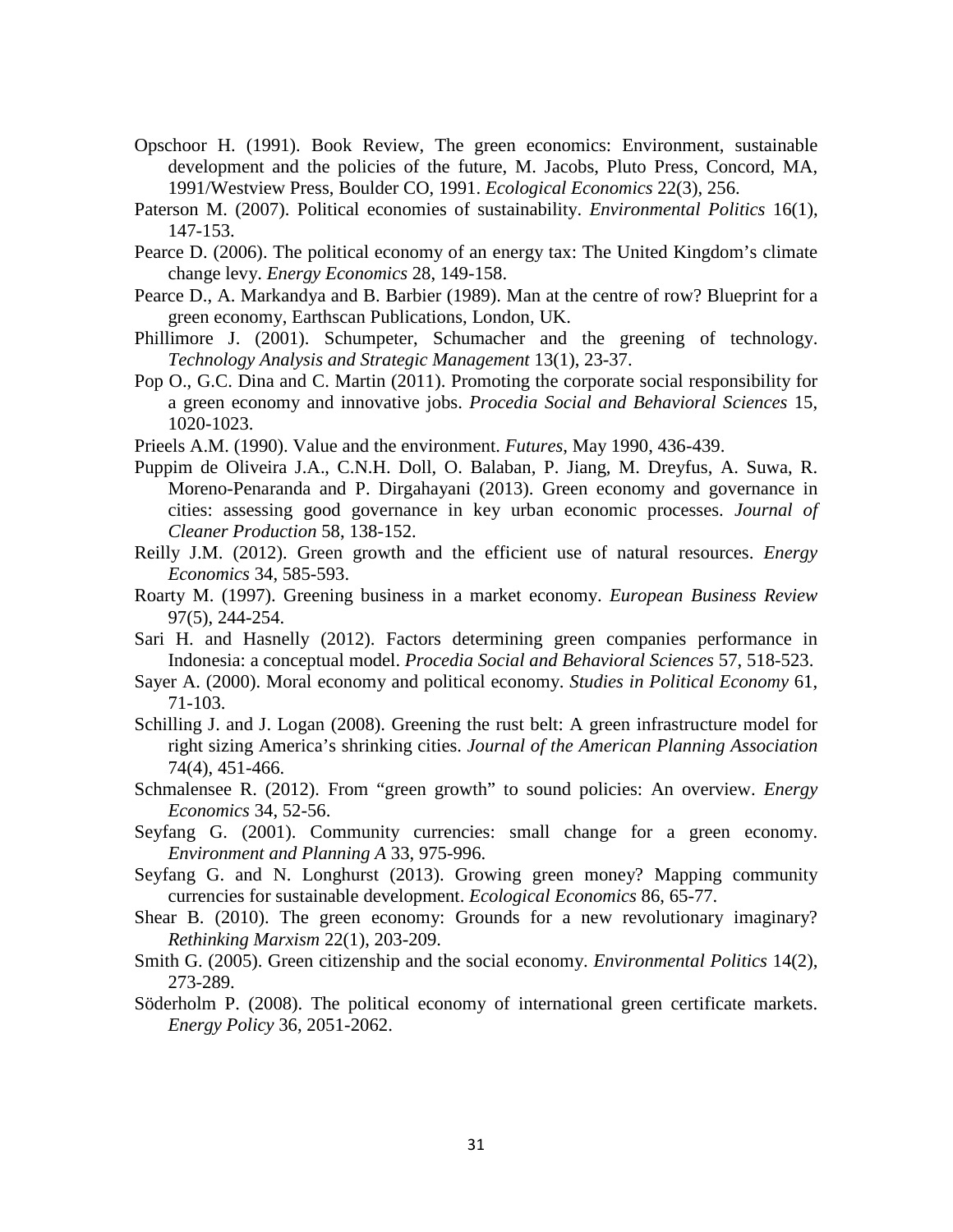- Stanford D. (2011). Book Review: The three secrets of green business: Unlocking competitive advantage in a low carbon economy, Gareth Kane, Earthscan, London 2010. *Tourism Management* 32, 1484-1490.
- Stavrakakis Y. (1997). Green ideology: a discursive reading. *Journal of Political Ideologies* 2(3), 259-279.
- Svendsen G.T., C. Daugbjerg, L. Hjollund and A.B. Pedersen (2001). Consumers, industrialists and the political economy of green taxation: CO2 taxation in OECD. *Energy Policy* 29, 489-497.
- Thornton D.B. (2013). Green accounting and green eyeshades twenty years later. *Critical Perspectives on Accounting* 24, 438-442.
- Tickell C. (1997). Greenery and governance. *International Journal of Environmental Studies* 53, 235-246.
- Turner R.K. (1992). Book review: Economy and ecology: Towards sustainable development*.* F. Archibugi and P. Nijkamp (Editors). Kluwer, Dordrecht, 1989. *Economy and Ecology* 1, 177-180.
- Turner S.C. and W. Kriesel (1995). The relative importance of the green industry in the U.S. agricultural economy. *Journal of Agribusiness* 13(1), 51-62.
- Twidell J. (2010). Book Review: Powering the Green Economy the feed-in tariff handbook, M. Mendonca, D. Jacobs and B. Sovacool, Earthscan, London, 2010. *Energy* 35, 4618-4619.
- UNEP (2011). Towards a green economy: Pathways to sustainable development and poverty reduction - A synthesis for policy makers. [www.unep.org/greeneconomy](http://www.unep.org/greeneconomy)
- Ustaoglu M. and B. Yildiz (2012). Innovative green technology in Turkey: electric vehicles' future and forecasting market share. *Procedia Social and Behavioral Sciences* 41, 139-146.
- van der Ploeg R. and C. Withagen (2013). Green growth, green paradox and the global economic crisis. *Environmental Innovation and Social Transitions* 6, 116-119.
- Vellinga N. and C. Withagen (1996). On the concept of green national income. *Oxford Economic Papers* 48, 499-514.
- Von Weizsacker E.U. (1994). Sustainable economy. *The Science of Total Environment* 143, 149-156.
- Wall D. (2001). Review article, Green anti-capitalism. *Environmental Politics* 10(3), 151- 154.
- Wang Y. and L. Liu (2007). Green barriers from the standpoint of sustainable development. *Journal of Economic Policy Reform* 10(3), 233–240.
- Wang Y., X. Huang and L. Wang (2011). The development research of green economic in capital cities in Shandong. *Energy Procedia* 5, 130-134.
- Wei Z., L. Hulin and A. Xuebing (2011). Ecological civilization construction is the fundamental way to develop low-carbon economy. *Energy Procedia* 5, 839-843.
- Weitzman M. (1976). On the welfare significance of national product in a dynamic economy. *Quarterly Journal of Economics* 90, 156–162.
- Woodhouse E.J. and S. Breyman (2005). Green chemistry as social movement? *Science, Technology, & Human Values* 30(2), 199-222.